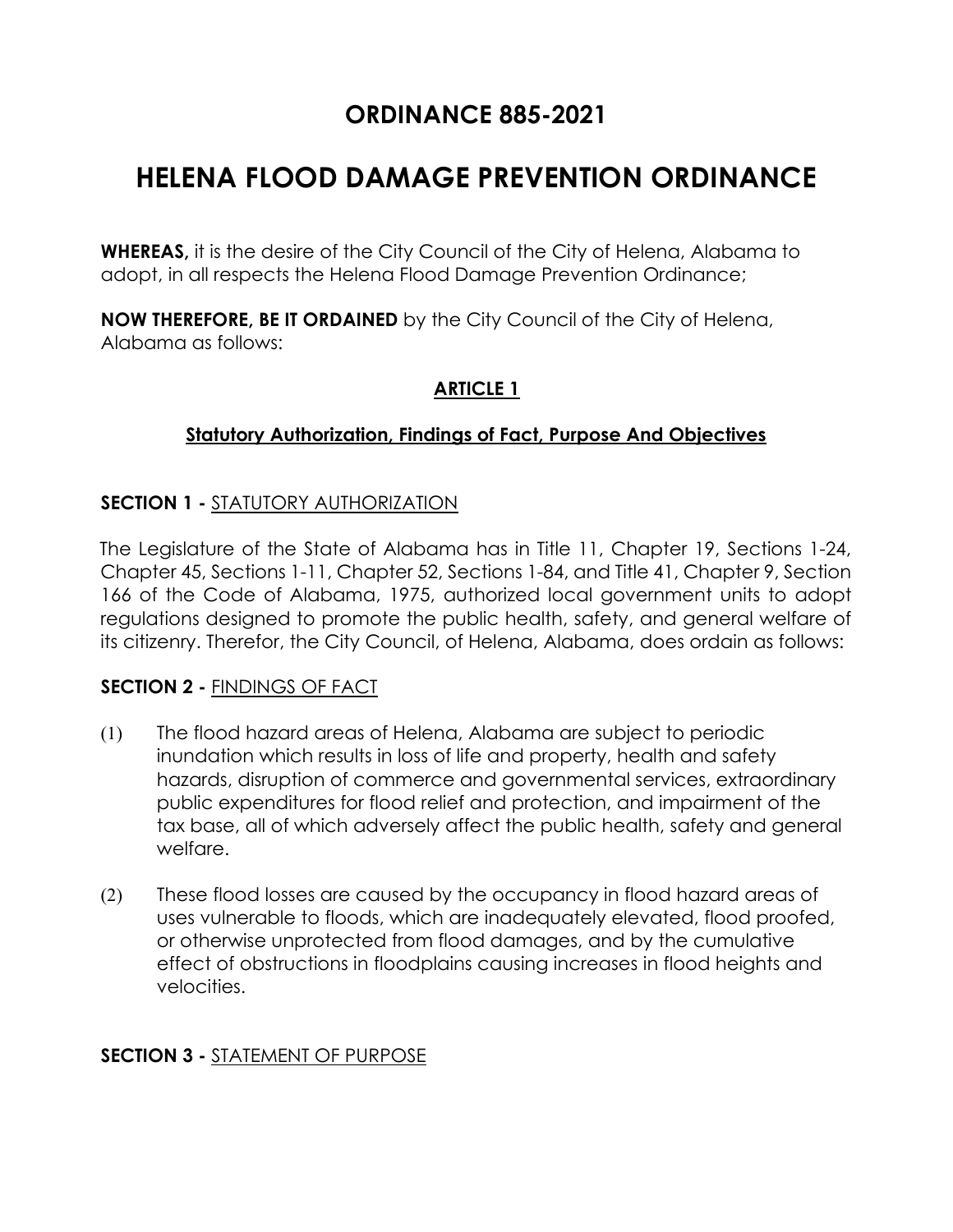It is the purpose of this ordinance to promote the public health, safety and general welfare and to minimize public and private losses due to flood conditions in specific areas by provisions designed to:

- (1) require that uses vulnerable to floods, including facilities which serve such uses, be protected against flood damage at the time of initial construction;
- (2) restrict or prohibit uses which are dangerous to health, safety and property due to water or erosion hazards, or which increase flood heights, velocities, or erosion;
- (3) control filling, grading, dredging and other development which may increase flood damage or erosion;
- (4) prevent or regulate the construction of flood barriers which will unnaturally divert flood waters or which may increase flood hazards to other lands; and
- (5) control the alteration of natural floodplains, stream channels, and natural protective barriers which are involved in the accommodation of flood waters.

#### **SECTION 4 -** OBJECTIVES

The objectives of this ordinance are:

- (1) to protect human life and health;
- (2) to minimize damage to public facilities and utilities such as water and gas mains, electric, telephone and sewer lines, streets and bridges located in floodplains;
- (3) to help maintain a stable tax base by providing for the sound use and development of flood prone areas in such a manner as to minimize flood blight areas,
- (4) to minimize expenditure of public money for costly flood control projects;
- (5) to minimize the need for rescue and relief efforts associated with flooding and generally undertaken at the expense of the general public;
- (6) to minimize prolonged business interruptions, and
- (7) to ensure that potential home buyers are notified that property is in a flood area.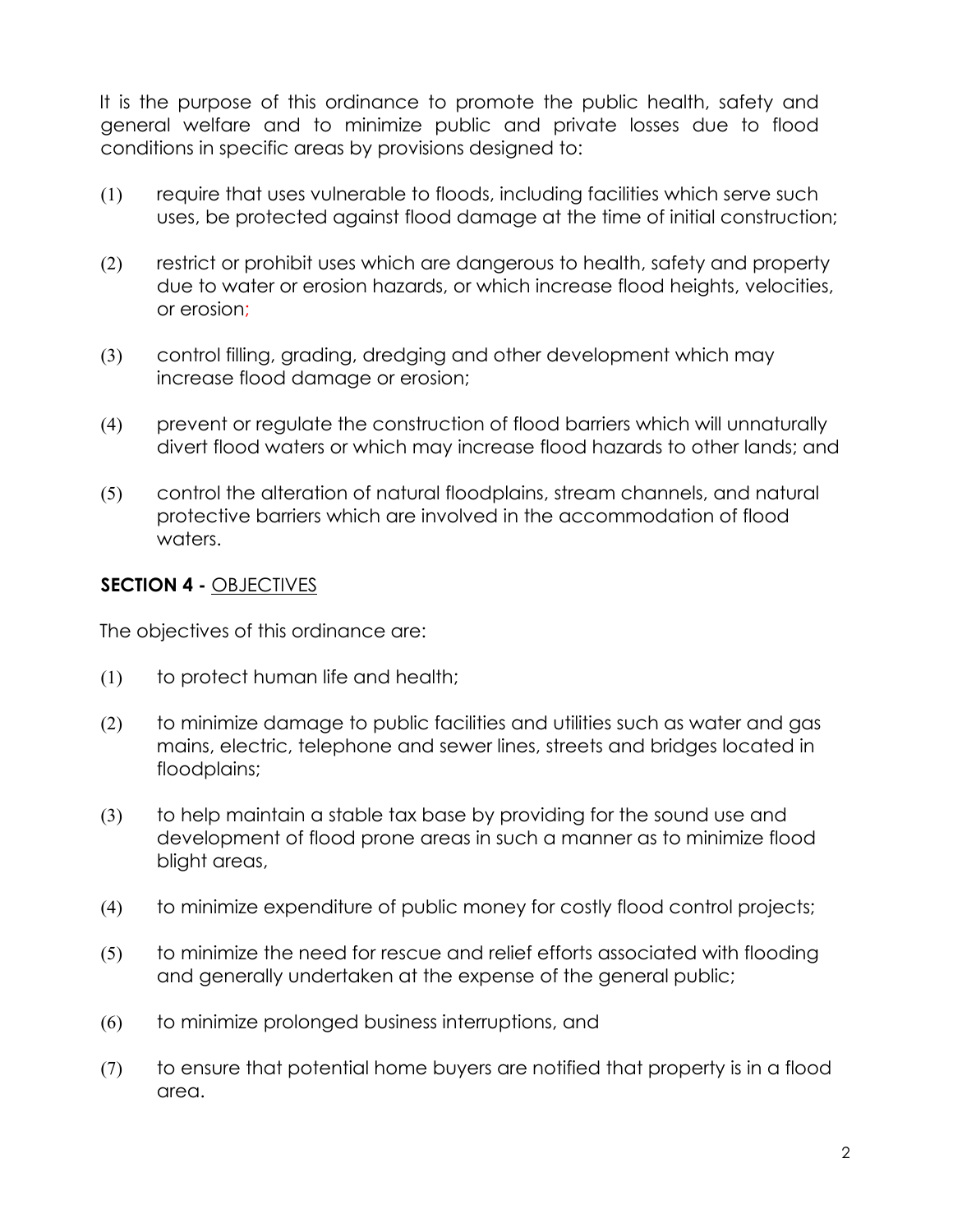# **ARTICLE 2 GENERAL PROVISIONS**

#### **SECTION 1 -** LANDS TO WHICH THIS ORDINANCE APPLIES

This ordinance shall apply to all Areas of Special Flood Hazard within the jurisdiction of Helena, Alabama.

#### **SECTION 2 -** BASIS FOR AREA OF SPECIAL FLOOD HAZARD

The Areas of Special Flood Hazard identified by the Federal Emergency Management Agency in its **Flood Insurance Study (FIS), dated** September 24, 2021 with accompanying maps and other supporting data **and any revision thereto**, are adopted by reference and declared a part of this ordinance. For those land areas acquired by a municipality through annexation, the current effective FIS and data for Shelby and Jefferson Counties are hereby adopted by reference. Areas of Special Flood Hazard may also include those areas known to have flooded historically or defined through standard engineering analysis by governmental agencies or private parties but not yet incorporated in the FIS.

When Preliminary Flood Insurance Studies and Flood Insurance Rate Maps have been provided by FEMA to the City of Helena, Alabama:

- (1) Prior to the issuance of a Letter of Final Determination (LFD) by FEMA, the use of the preliminary flood hazard data shall only be required where no base flood elevations and/or floodway areas exist or where the preliminary base flood elevations or floodway area exceed the base flood elevations and/or floodway widths in the effective flood hazard data provided by FEMA. Such preliminary data may be subject to revision through valid appeals.
- (2) Upon the issuance of a Letter of Final Determination (LFD) by FEMA, the revised flood hazard data shall be used and replace all previously effective flood hazard data provided by FEMA for the purposes of administrating these regulations.

Where adopted regulatory standards conflict, the more stringent base flood elevation shall prevail. Preliminary FIS data may be subject to change by a valid appeal.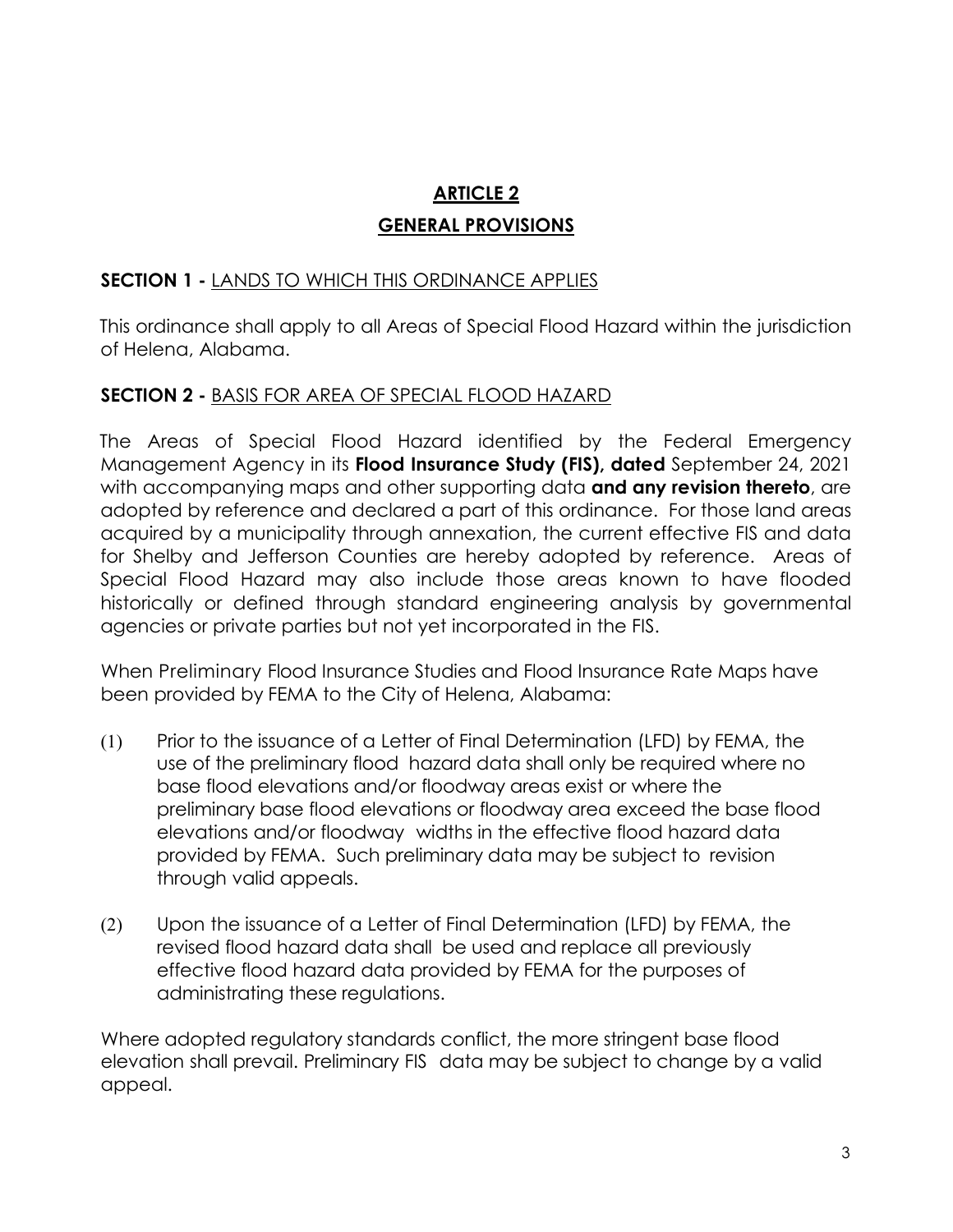#### **SECTION 3 -** ESTABLISHMENT OF A FLOODPLAIN DEVELOPMENT PERMIT

A Development Permit shall be required in conformance with the provisions of this ordinance PRIOR to the commencement of any development activities in identified areas of special flood hazard and **community flood hazard areas** within the community.

#### **SECTION 4 -** COMPLIANCE

No structure or land shall hereafter be located, extended, converted or altered without **full compliance** with the terms of this ordinance and other applicable regulations.

#### **SECTION 5 -** ABROGATION AND GREATER RESTRICTIONS

This ordinance is not intended to repeal, abrogate, or impair any existing ordinance, easements, covenants, or deed restrictions. However, where this ordinance and another conflict or overlap, whichever imposes the more stringent restrictions shall prevail.

#### **SECTION 6 -** INTERPRETATION

In the interpretation and application of this ordinance all provisions shall be: (1) considered as minimum requirements; (2) liberally construed in favor of the governing body, and (3) deemed neither to limit nor repeal any other powers granted under state statutes.

#### **SECTION 7 -** WARNING AND DISCLAIMER OF LIABILITY

The degree of flood protection required by this ordinance is considered reasonable for regulatory purposes and is based on scientific and engineering considerations. Larger floods can and will occur; flood heights may be increased by man-made or natural causes. This ordinance does not imply that land outside the Areas of Special Flood Hazard or uses permitted within such areas will be free from flooding or flood damages. This ordinance shall not create liability on the part of Helena or by any officer or employee thereof for any flood damages that result from reliance on this ordinance or any administrative decision lawfully made thereunder.

#### **SECTION 8 -** PENALTIES FOR VIOLATION

(1) Notice of Violation. If the community determines that an applicant or other responsible person has failed to comply with the terms and conditions of a permit, or the provisions of this ordinance, it shall issue a written notice of violation, by certified return receipt mail, to such applicant or other responsible person. Where the person is engaged in activity covered by this ordinance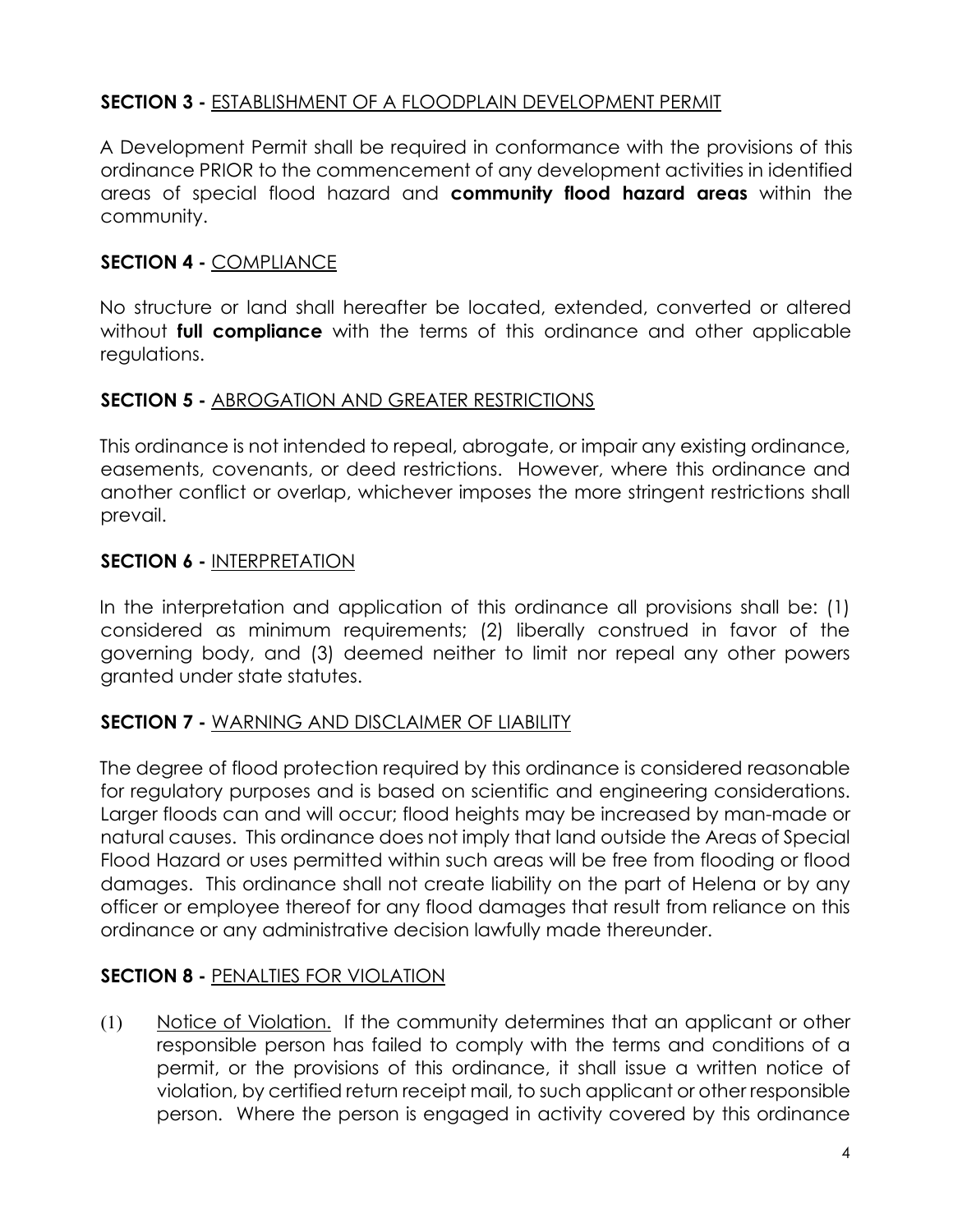without having first secured a permit, the notice shall be served on the owner or the responsible person in charge of the activity being conducted on the site. The notice of violation shall contain:

- (a) The name and address of the owner or the applicant or the responsible person;
- (b) The address or other description of the site upon which the violation is occurring;
- (c) A statement specifying the nature of the violation;
- (d) A description of the remedial measures necessary to bring the action or inaction into compliance with the permit or this ordinance and the date for the completion of such remedial action;
- (e) A statement of the penalty or penalties that may be assessed against the person to whom the notice of violation is directed, and;
- (f) A statement that the determination of violation may be appealed to the community by filing a written notice of appeal within ten (10) days after the notice of violation (except, that in the event the violation constitutes an immediate danger to public health or public safety, 24-hour notice shall be sufficient).
- (2) Additional Enforcement Actions. If the remedial measures described in the Notice of Violation have not been completed by the date set forth for such completion in the Notice of Violation, any one or more of the following enforcement actions may be enacted against the person to whom the Notice of Violation was directed. Before taking any of the following actions or imposing any of the following penalties, Helena shall first notify the applicant or other responsible person in writing of its intended action. Helena shall provide reasonable opportunity, of not less than ten days (except, that in the event the violation constitutes an immediate danger to public health or public safety, 24-hour notice shall be sufficient) to cure such violation. In the event the applicant or other responsible person fails to cure such violation after such notice and cure period, Helena may take or impose any one or more of the following enforcement actions or penalties:
	- (a) Stop Work Order: The community may issue a stop work order, which shall be served on the applicant or other responsible person. The stop work order shall remain in effect -until the applicant or other responsible person has taken the remedial measures set forth in the notice of violation or has otherwise cured the violation or violations described therein, provided the stop work order may be withdrawn or modified to enable the applicant or other responsible person to take the necessary remedial measures to cure such violation or violations.
	- (b) Termination of water service and/or withhold or revoke Certificate of Occupancy: The community may terminate utilities and/or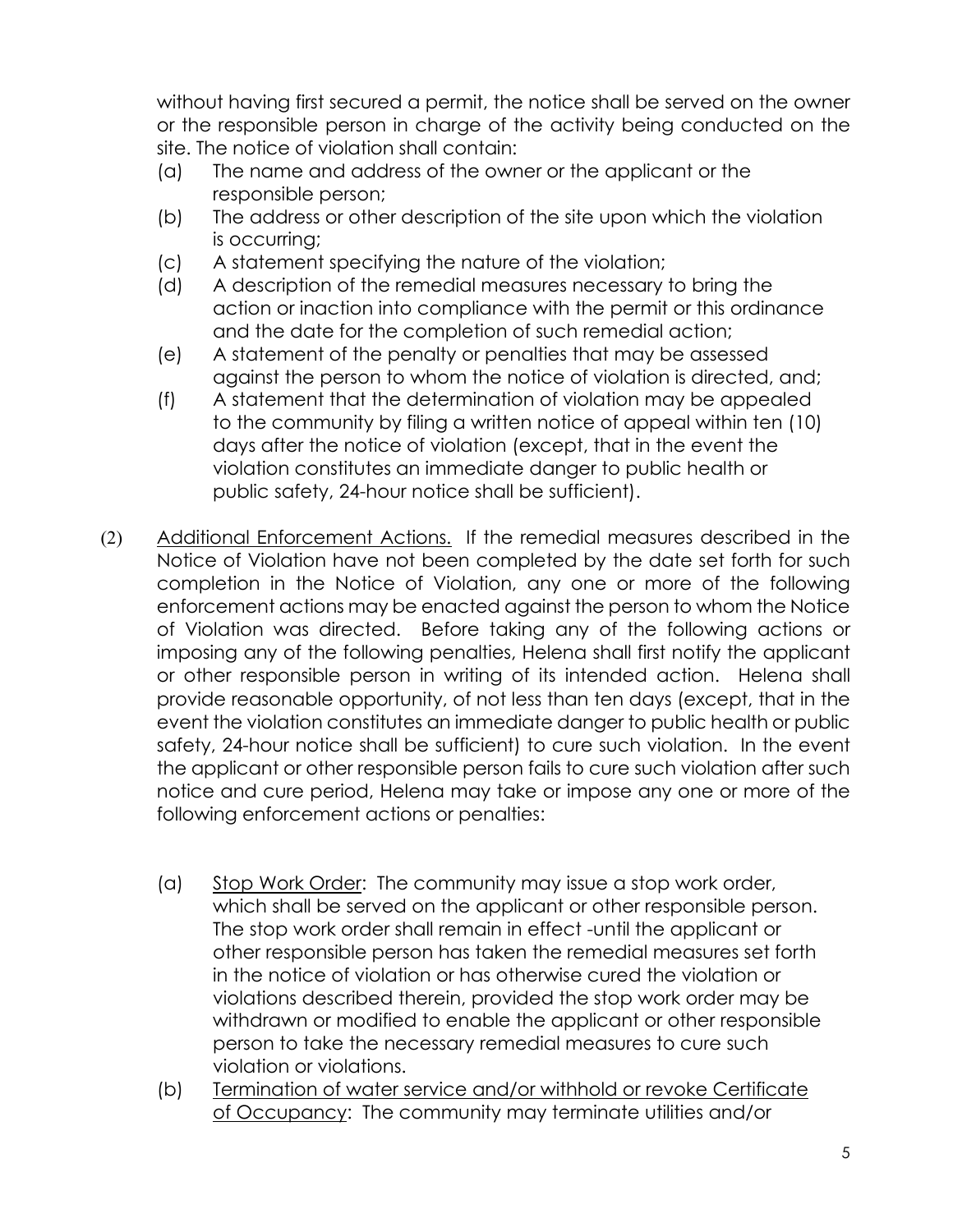refuse to issue and/or revoke a certificate of occupancy for the building or other improvements and/or repairs conducted or being conducted on the site until the applicant or other responsible person has taken the remedial measures set forth in the notice of violation or has otherwise cured the violation or violations described therein.

- (c) Suspension, revocation, or modifications of permit: The community may suspend, revoke, or modify the permit authorizing the development project. A suspended, revoked, or modified permit may be reinstated after the applicant or other responsible person has taken the remedial measures set forth in the notice of violation or has otherwise cured the violations described therein, provided such permit may be reinstated (upon such conditions as the community may deem necessary) to enable the applicant or other responsible person to take the necessary remedial measures to cure such violations.
- (d) Civil penalties: Violation of the provisions of this ordinance or failure to comply with any of its requirements, including violation of conditions and safeguards established in connection with grants of variance or special exceptions shall constitute a misdemeanor. Any person who violates this ordinance or fails to comply with any of its requirements shall, upon conviction thereof, be fined not more than \$500.00 or imprisoned for not more than 30 days, or both, and in addition, shall pay all costs and expenses involved in the case: Each day such violation continues shall be considered a separate offense. Nothing herein contained shall prevent Helena from taking such other lawful actions as is necessary to prevent or remedy any violation.
- (e) Section 1316 Declaration: Section 1316 of the National Flood Insurance Act authorizes FEMA to deny flood insurance to a property declared by the State, County, or Municipal government to be in violation of the local floodplain management ordinance. A Section 1316 declaration shall be used when all other legal means to remedy a violation have been exhausted and the structure is noncompliant. Once invoked, the property's flood insurance coverage will be terminated and no new or renewal policy can be issued; no flood insurance claim can be paid on any policy on the property, and disaster assistance will be denied.

The declaration must be in writing (letter or citation), from the community to the property owner and the applicable FEMA Regional Office, and must contain the following items:

i. The name(s) of the property owner(s) and address or legal description of the property sufficient to confirm its identity and location;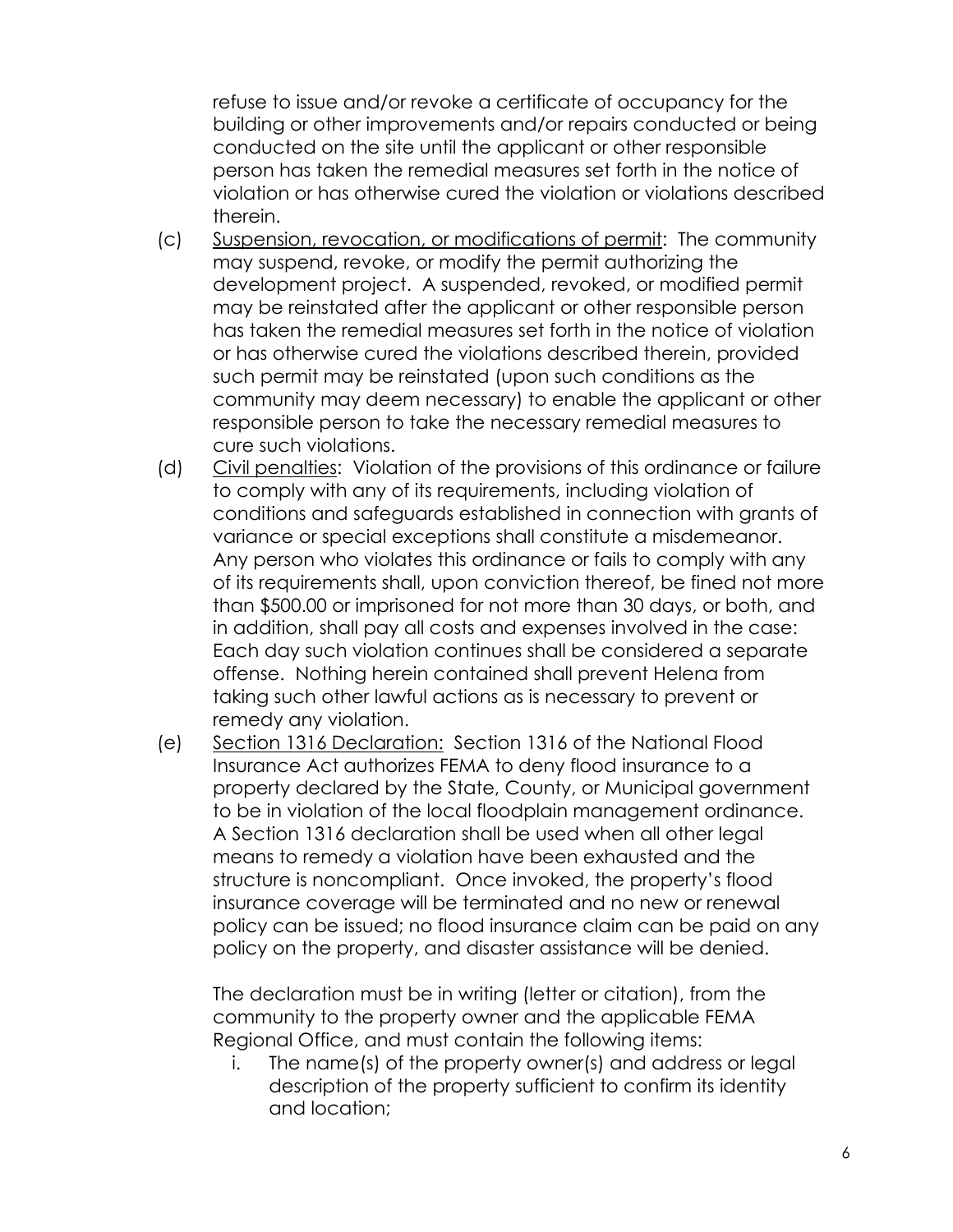- ii. A clear and unequivocal declaration that the property is in violation of a cited State or local law, regulation or ordinance;
- iii. A clear statement that the public body making the declaration has authority to do so and a citation to that authority;
- iv. Evidence that the property owner has been provided notice of the violation and the prospective denial of insurance; and
- v. A clear statement that the declaration is being submitted pursuant to section 1316 of the National Flood Insurance Act of 1968, as amended.

If a structure that has received a Section 1316 declaration is made compliant with the community's floodplain management ordinance, then the Section 1316 declaration can be rescinded by the community and flood insurance eligibility restored.

(3) Administrative appeal; judicial review. Any person receiving a Notice of Violation may appeal the determination of the community, including but not limited to the issuance of a stop work order, the assessment of an administratively-imposed monetary penalty, the suspension, revocation, modification, or grant with condition of a permit by the community upon finding that the holder is in violation of permit conditions, or that the holder is in violation of any applicable ordinance or any of the community's rules and regulations, or the issuance of a notice of bond forfeiture.

The Notice of Appeal must be in writing and must be received within ten 10 days from the date of the Notice of Violation. A hearing on the appeal shall take place within thirty days from the date of receipt of the Notice of Appeal by the Floodplain Administrator.

- (4) All appeals shall be heard and decided by the community's designated Appeal Board, which shall be City Council, or their designees. The Appeal Board shall have the power to affirm, modify, or reject the original penalty, including the right to increase or decrease the amount of any monetary penalty and the right to add or delete remedial actions required for correction of the violation and compliance with the community's flood damage prevention ordinance, and any other applicable local, state, or federal requirements. The decision of the Appeal Board shall be final.
- (5) A judicial review can be requested by any person aggrieved by a decision or order of the community, after exhausting his/her administrative remedies. They shall have the right to appeal de novo to the Helena Municipal Court.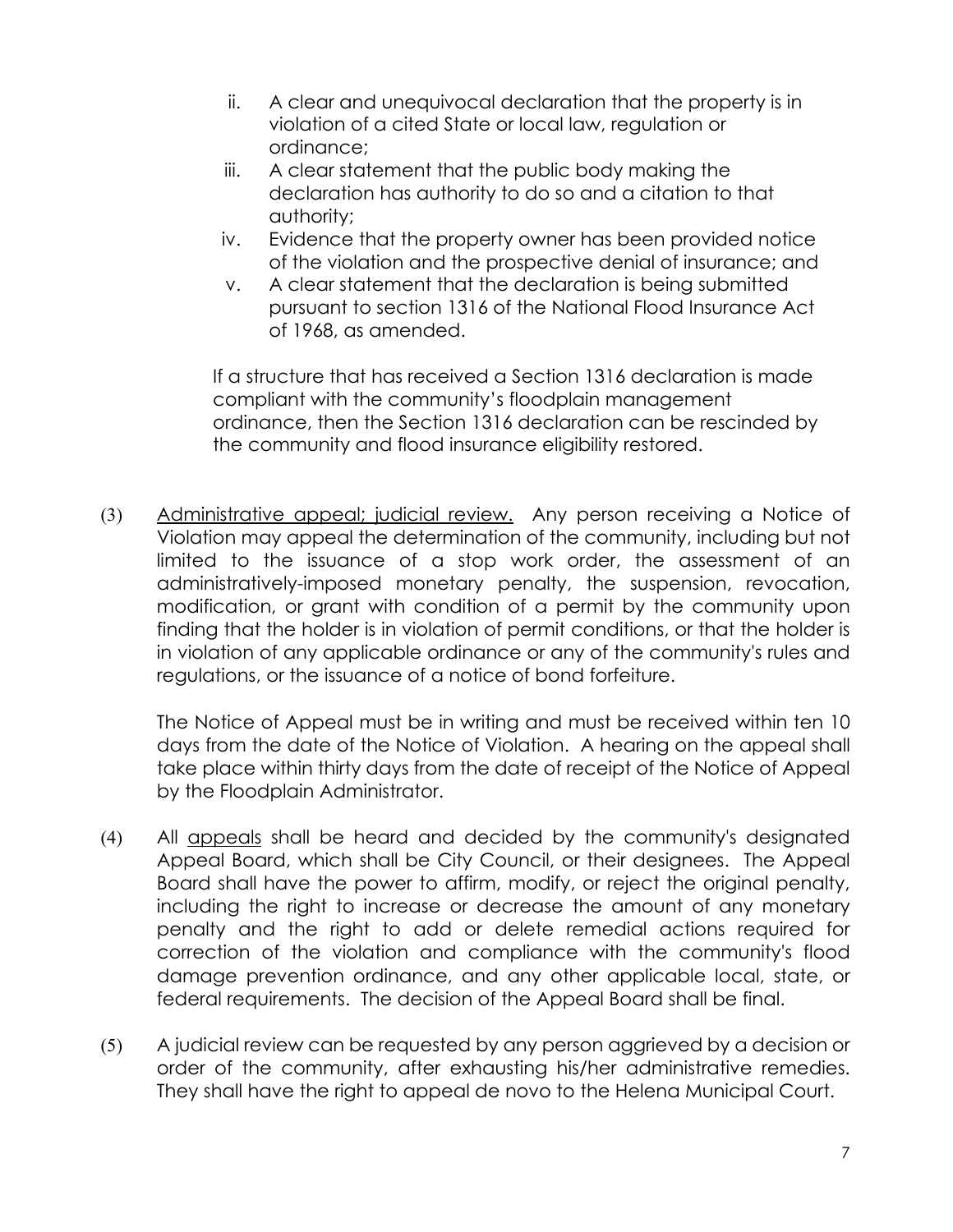#### **SECTION 9 -** SAVINGS CLAUSE

If any section, subsection, sentence, clause, phrase, or word of this ordinance is for any reason held to be noncompliant with 44 Code of Federal Regulation 59-78, such decision shall not affect the validity of the remaining portions of this ordinance.

# **ARTICLE 3 ADMINISTRATION**

#### **SECTION 1 -** DESIGNATION OF FLOODPLAIN ADMINISTRATOR

The City of Helena - Building Official is hereby appointed to administer and implement the provisions of this ordinance.

#### **SECTION 2 -** PERMIT PROCEDURES

Application for a Development Permit shall be made to the Floodplain Administrator on forms furnished by the community **PRIOR** to any development activities, and may include, but not be limited to, the following: Plans in duplicate drawn to scale showing the elevations of the area in question and the nature, location, dimensions, of existing or proposed structures, fill placement, storage of materials or equipment, and drainage facilities.

Specifically, the following procedures and information are required for all projects in the Special Flood Hazard Areas within the jurisdiction of Helena:

(1) Application Stage

Plot plans are to include:

- (a) The Base Flood Elevation (BFE) where provided as set forth in Article 2, Section B; Article 4, Section C; or Article 5, Section D;
- (b) Boundary of the Special Flood Hazard Area and floodway(s) as delineated on the FIRM or other flood map as determined in Article 2, Section B;
- (c) Flood zone designation of the proposed development area as determined on the FIRM or other flood map as determined in Article 2, Section B;
- (d) Elevation in relation to mean sea level (or highest adjacent grade) of the regulatory lowest floor level, including basement, of all proposed structures;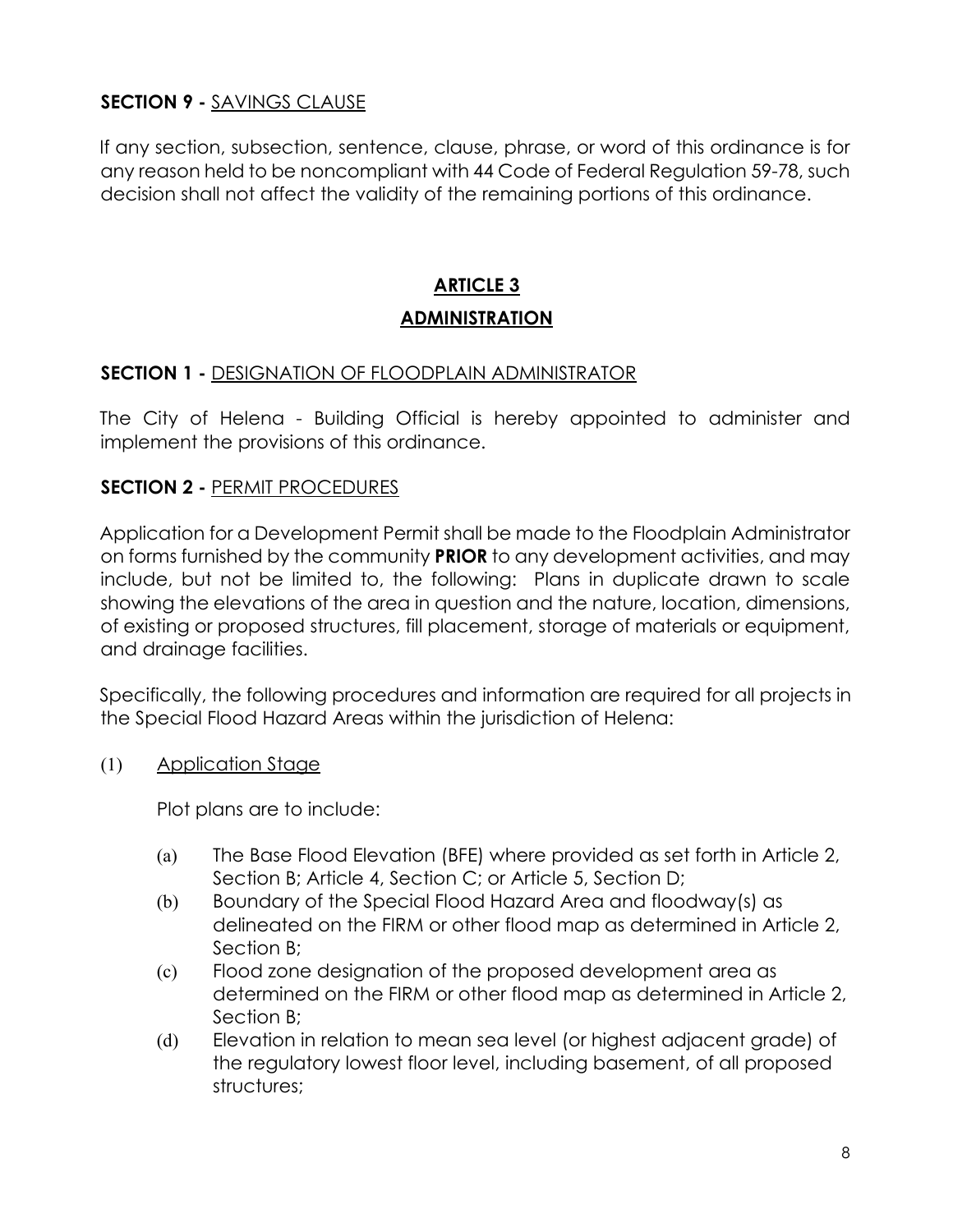- (e) Elevation in relation to mean sea level to which any non-residential structure will be flood proofed;
- (f) Design certification from a registered professional engineer or architect that any proposed non-residential flood-proofed structure will meet the flood-proofing criteria of Article 4, Sections B(2) and E(2);
- (g) A Foundation Plan, drawn to scale, that shall include details of the proposed foundation system to ensure all provisions of this ordinance are met. These details include, but are not limited to, the proposed method of elevation (i.e., fill, solid foundation perimeter wall, solid backfilled foundation, open foundation on columns/posts/piers/piles/shear walls) and description of any flood openings required in accordance with Article 4, Sections B(1), B(3), D(7), and E(1) when solid foundation perimeter walls are used.
- (h) Usage details of any enclosed areas below the lowest floor shall be described.
- (i) Plans and/or details for the protection of public utilities and facilities such as sewer, gas, electrical, and water systems to be located and constructed to minimize flood damage.
- (j) Description of the extent to which any watercourse will be altered or relocated as a result of a proposed development including current and proposed locations of the watercourse. An engineering report shall be provided on the effects of the proposed project on the floodcarrying capacity of the watercourse and the effects to properties located both upstream and downstream. The affected properties shall be depicted on a map or on the plot plan.
- (k) Certification of the plot plan by a licensed professional engineer or surveyor in the State of Alabama is required.

#### (2) Construction Stage

For all new construction and substantial improvements, the permit holder shall provide to the Floodplain Administrator an as-built certification of the regulatory floor elevation or flood-proofing level **using appropriate FEMA elevation or floodproofing certificate** immediately after the lowest floor or flood proofing is completed.

- (a) When flood proofing is utilized for non-residential structures, said certification shall be prepared by or under the direct supervision of a professional engineer or architect and certified by same.
- (b) **Any work undertaken prior to submission of these certifications shall be at the permit holder's risk.**
- (c) The Floodplain Administrator shall review the above referenced certification data submitted. Deficiencies detected by such review shall be corrected by the permit holder immediately and prior to further progressive work being allowed to proceed. Failure to submit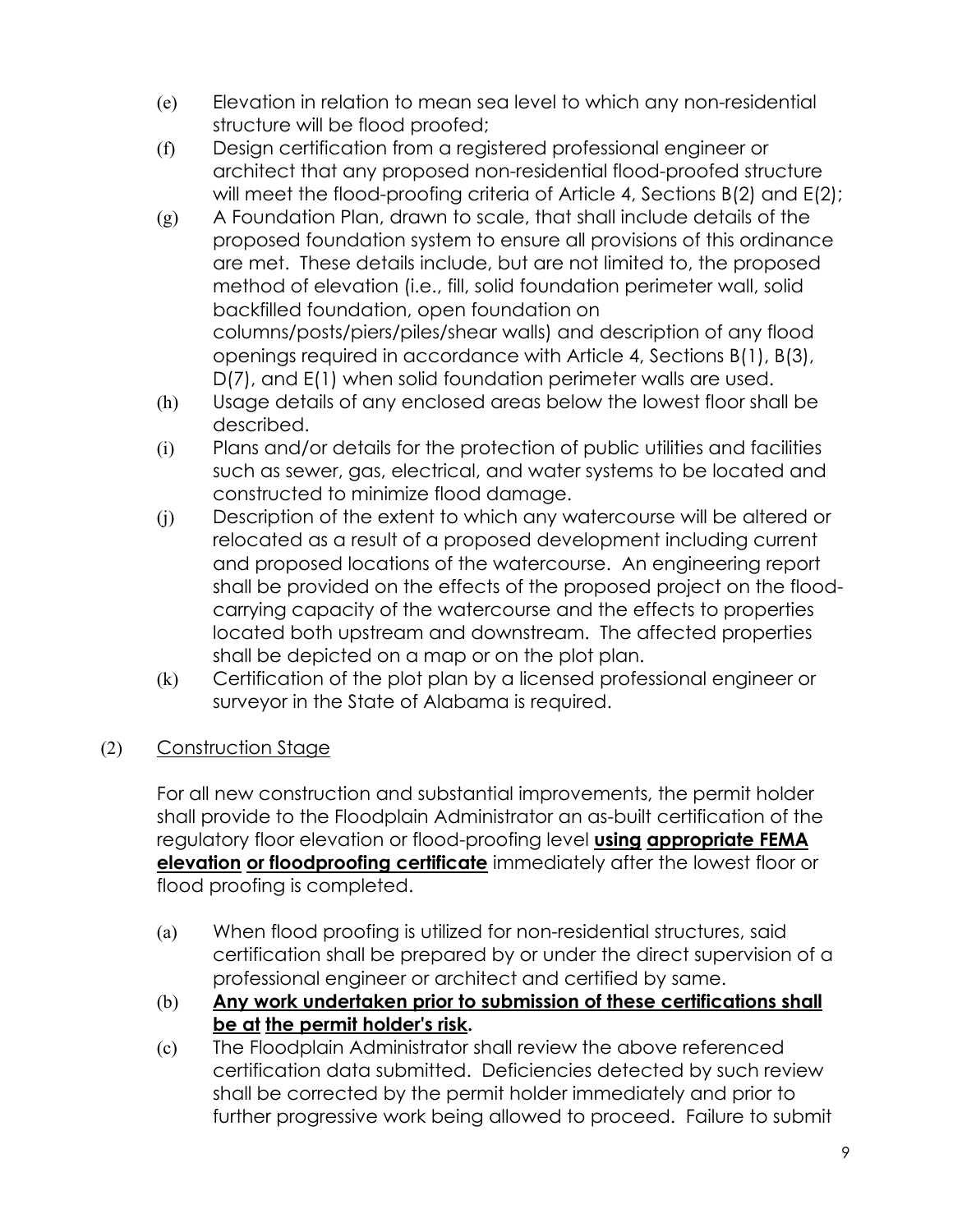certification or failure to make said corrections required hereby, shall be cause to issue a stop-work order for the project.

- (d) The Floodplain Administrator shall make **periodic inspections** of projects during construction throughout the Special Flood Hazard Areas within the jurisdiction of the community to ensure that the work is being done according to the provisions of the local ordinance and the terms of the permit. Members of his or her inspections/engineering department shall have a right, upon presentation of proper credentials, to enter on any premises within the territorial jurisdiction of the department at any reasonable hour for the purposes of inspection or other enforcement action.
- (e) The Floodplain Administrator may **revoke and require the return of the floodplain development permit** by notifying the permit holder in writing stating the reason(s) for the revocation. Permits shall be revoked for any substantial departure from the approved application, plans, and specifications; for refusal or failure to comply with the requirements of State or local laws; or for false statements or misrepresentations made in securing the permit. Any floodplain development permit mistakenly issued in violation of an applicable State or local law may also be revoked.
- (f) In any lot or lots/areas that will be or have been removed from the special flood hazard area utilizing a Letter of Map Revision Based on Fill (LOMR-F), the top of fill level must meet the community's freeboard elevation at that location. If the top of fill level is below the freeboard elevation, all new structures, additions to existing buildings or substantial improvement must meet the required community freeboard elevation.

#### (3) Finished Construction

Upon completion of construction, a FEMA elevation certificate (FEMA Form 81-31), which depicts all finished construction elevations, is required to be submitted to the Floodplain Administrator prior to issuance of a Certificate of Occupancy.

- (a) If the project includes a floodproofing measure, a FEMA floodproofing certificate is required to be submitted by the permit holder to the Floodplain Administrator.
- (b) The Floodplain Administrator shall review the certificate(s) data submitted. Deficiencies detected by such review shall be corrected by the permit holder immediately and prior to Certificate of Compliance/Occupancy issuance.
- (c) In some instances, another certification may be required to certify corrected as-built construction. Failure to submit the certification or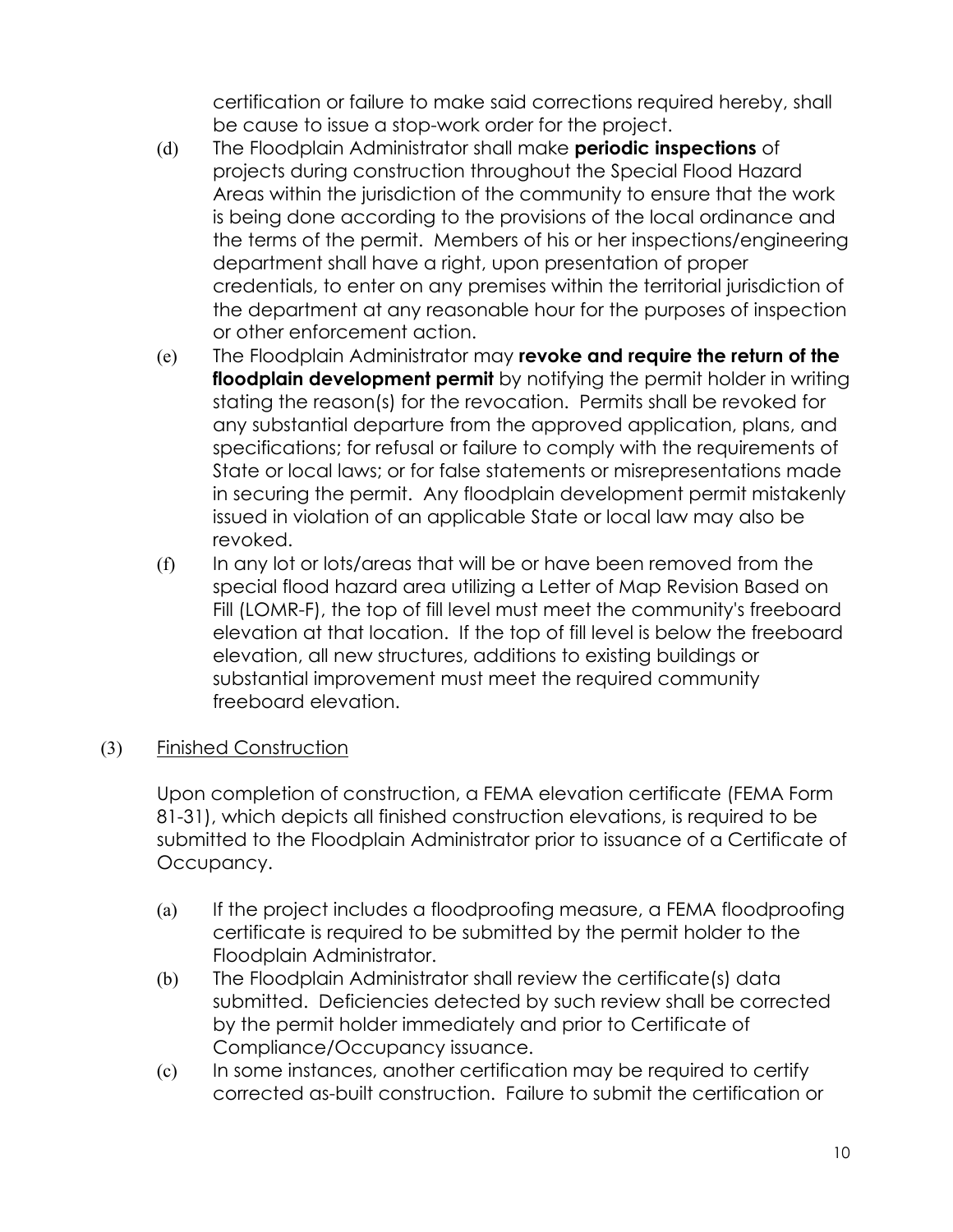failure to make required corrections shall be cause to withhold the issuance of a Certificate of Compliance/Occupancy.

- (d) Documentation regarding completion and compliance with the requirements stated in the permit application and with Article 3, Section B(1) of this ordinance shall be provided to the local Floodplain Administrator at the completion of construction or records shall be maintained throughout the Construction Stage by inspectors for the Floodplain Administrator. Failure to provide the required documentation shall be cause to withhold the issuance of a Certificate of Compliance/Occupancy.
- (e) All records that pertain to the administration of this ordinance shall be maintained and made available for public inspection, recognizing that such information may be subject to the Privacy Act of 1974, as amended.

#### **SECTION 3 -** DUTIES AND RESPONSIBILITIES OF THE ADMINISTRATOR

Duties of the Floodplain Administrator shall include, but shall not be limited to:

- (1) Review all development permits to assure that the permit requirements of this ordinance have been satisfied; and assure that development sites are reasonably safe from flooding.
- (2) Review copies of all necessary permits from governmental agencies from which approval is required by Federal or State law, including section 404 of the Federal Water Pollution Control Act Amendments of 1972, 33 U.S.C. 1334. Maintain such permits permanently with floodplain development permit file.
- (3) When Base Flood Elevation data or floodway data have not been provided in accordance with Article 2, Section B then the Floodplain Administrator shall obtain, review and reasonably utilize any base flood elevation and floodway data available from a Federal, State, or other sources in order to administer the provisions of Article 4.
- (4) Verify and record the actual elevation in relation to mean sea level (or highest adjacent grade) of the regulatory floor level, including basement, of all new construction or substantially improved structures in accordance with Article 3, Section B.
- (5) Verify and record the actual elevation, in relation to mean sea level to which any new or substantially improved structures have been floodproofed, in accordance with Article 4, Sections B(2) and E(2).
- (6) When flood proofing is utilized for a structure, the Floodplain Administrator shall obtain certification of design criteria from a registered professional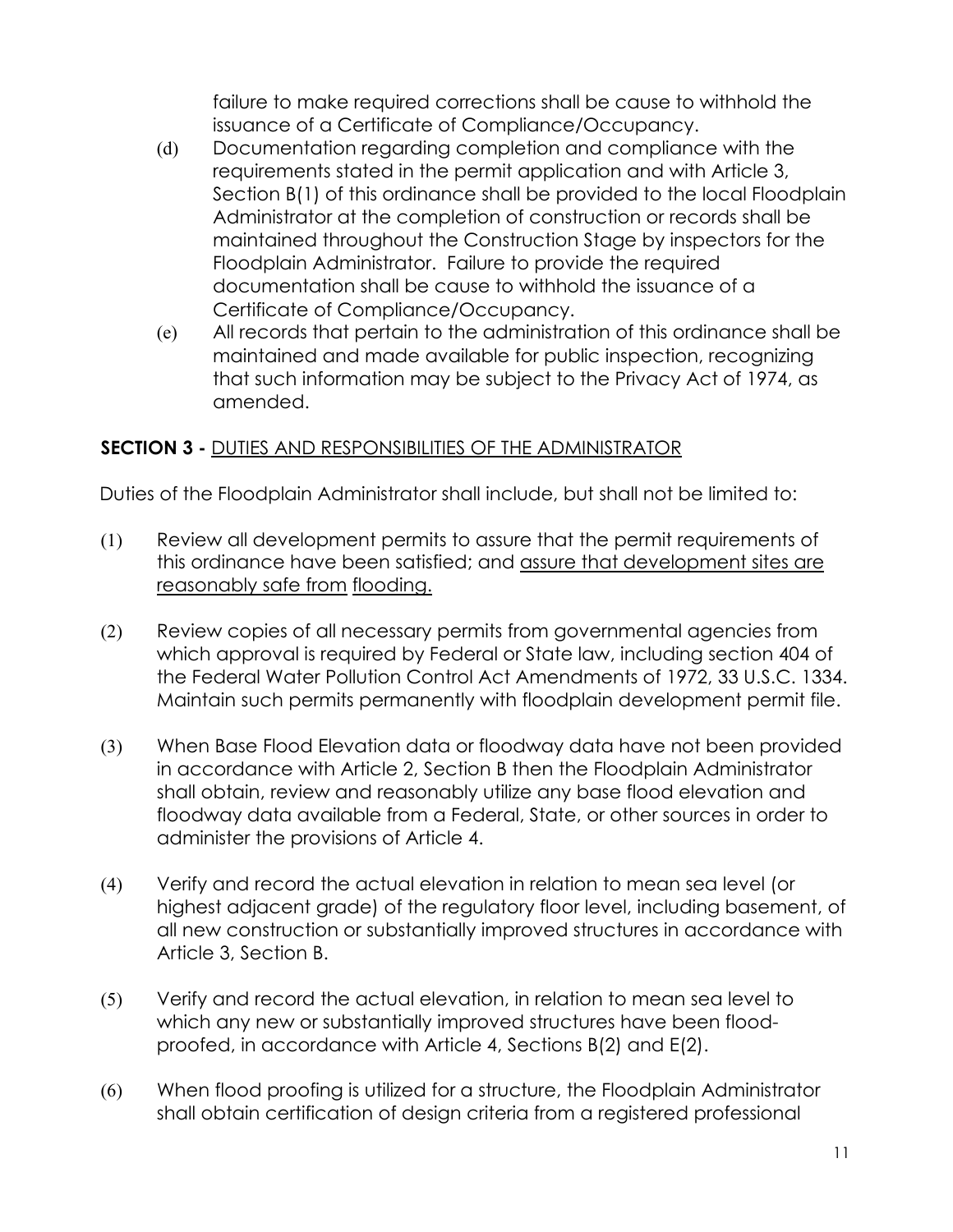engineer or architect in accordance with Article 3, Section B(1)(c) and Article 4, Section B(2) or E(2).

- (7) Notify adjacent communities and the Alabama Department of Natural Resources prior to any alteration or relocation of a watercourse and submit evidence of such notification to the Federal Emergency Management Agency (FEMA), and the Alabama Department of Economic and Community Affairs/Office of Water Resources/NFIP State Coordinator's Office.
- (8) For any altered or relocated watercourse, submit engineering data/analysis within six (6) months to FEMA and State to ensure accuracy of community flood maps through the Letter of Map Revision process. Assure flood carrying capacity of any altered or relocated watercourse is maintained.
- (9) Where interpretation is needed as to the exact location of boundaries of the Areas of Special Flood Hazard (for example, where there appears to be a conflict between a mapped boundary and actual field conditions) the Floodplain Administrator shall make the necessary interpretation. Any person contesting the location of the boundary shall be given a reasonable opportunity to appeal the interpretation as provided in this Ordinance.
- (10) All records pertaining to the provisions of this ordinance shall be maintained in the office of the Floodplain Administrator and shall be open for public inspection.
- (11) In addition, the Floodplain Administrator and his or her designated staff is hereby authorized and directed to enforce the provisions of this ordinance. The Administrator is further authorized to render interpretations of this ordinance, which are consistent with its spirit and purpose.
	- (a) Right of Entry
		- i. Whenever necessary to make an inspection to enforce any of the provisions of this ordinance, or whenever the Administrator has reasonable cause to believe that there exists in any building or upon any premises any condition or ordinance violation which makes such building, structure or premises unsafe, dangerous or hazardous, the Administrator may enter such building, structure or premises at all reasonable times to inspect the same or perform any duty imposed upon the Administrator by this ordinance.
		- ii. If such building or premises are occupied, the Administrator shall first present proper credentials and request entry. If such building, structure, or premises are unoccupied, he shall first make a reasonable effort to locate the owner or other persons having charge or control of such building or premises.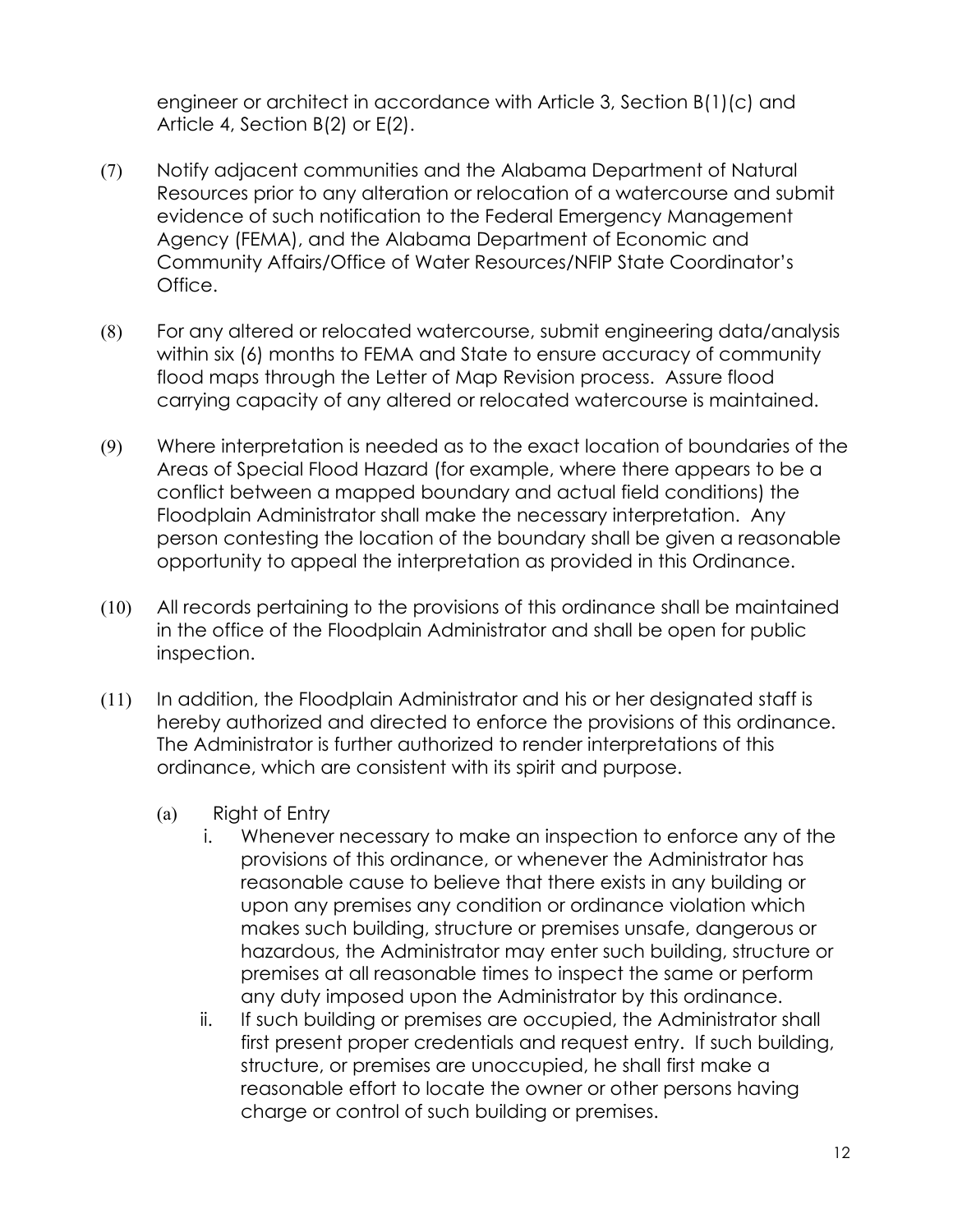- iii. If entry is refused, the Administrator shall have recourse to every remedy provided by law to secure entry.
- iv. When the Administrator shall have first obtained a proper inspection warrant or other remedy provided by law to secure entry, no owner or occupant or any other persons having charge, care or control of any building, structure, or premises shall fail or neglect, after proper request is made as herein provided, to promptly permit entry therein by the Administrator for the purpose of inspection and examination pursuant to this ordinance.
- (b) Stop Work Orders
	- i. Upon notice from the Administrator, work on any building, structure or premises that is being performed contrary to the provisions of this ordinance shall immediately cease.
	- ii. Such notice shall be in writing and shall be given to the owner of the property, or to his or her agent, or to the person doing the work, and shall state the conditions under which work may be resumed.
- (c) Revocation of Permits
	- i. The Administrator may revoke a permit or approval, issued under the provisions of this ordinance, in case there has been any false statement or misrepresentation as to the material fact in the application or plans on which the permit or approval was based.
	- ii. The Administrator may revoke a permit upon determination that the construction, erection, alteration, repair, moving, demolition, installation, or replacement of the structure for which the permit was issued is in violation of, or not in conformity with, the provisions of this ordinance.

# **ARTICLE 4 PROVISIONS FOR FLOOD HAZARD REDUCTION**

#### **SECTION 1 - GENERAL STANDARDS**

In ALL Areas of Special Flood Hazard the following provisions are required:

(1) Require copies of all necessary permits from governmental agencies from which approval is required by Federal or State law, including section 404 of the Federal Water Pollution Control Act Amendments of 1972, 33 U.S.C. 1334. Maintain such permits be on file.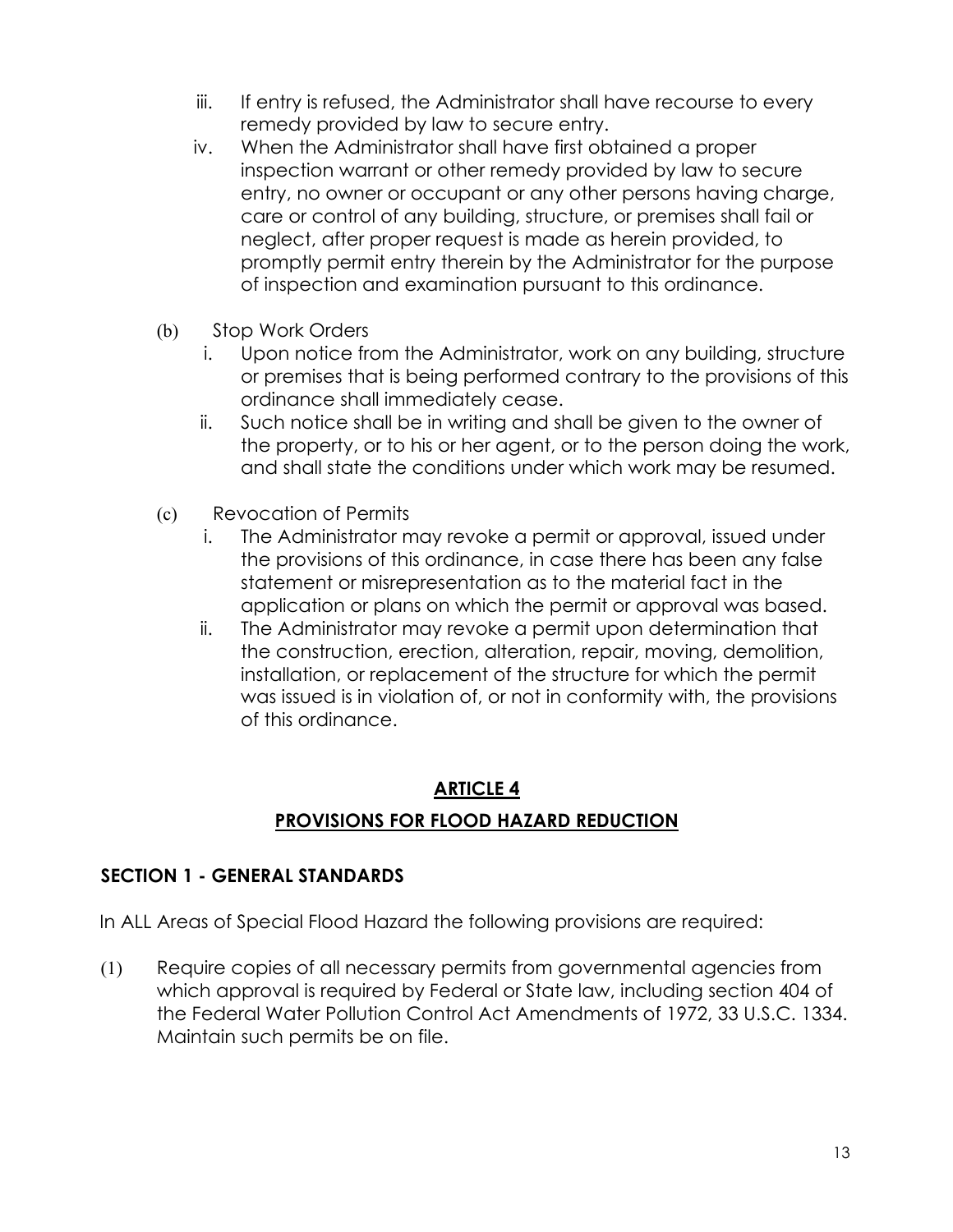- (2) New construction and substantial improvements of existing structures shall be anchored to prevent flotation, collapse and lateral movement of the structure.
- (3) New construction and substantial improvements of existing structures shall be constructed with materials and utility equipment resistant to flood damage.
- (4) New construction and substantial improvements of existing structures shall be constructed by methods and practices that minimize flood damage:
	- (a) All subdivision proposals shall be consistent with the need to minimize flood damage;
	- (b) All subdivision proposals shall have public utilities and facilities such as sewer, gas, electrical and water systems located and constructed to minimize flood damage;
	- (c) All subdivision proposals shall have adequate drainage provided to reduce exposure to flood hazards.
- (5) All heating and air conditioning equipment and components, all electrical, ventilation, plumbing, and other service facilities shall be designed and/or located so as to prevent water from entering or accumulating within the components during conditions of flooding.
- (6) Manufactured homes shall be anchored to prevent flotation, collapse, and lateral movement. Methods of anchoring may include, but are not limited to, use of over-the-top or frame ties to ground anchors. This standard shall be in addition to and consistent with applicable State requirements for resisting wind forces.
- (7) New and replacement water supply systems shall be designed to minimize or eliminate infiltration of flood waters into the system.
- (8) New and replacement sanitary sewage systems shall be designed to minimize or eliminate infiltration of flood waters into the systems and discharges from the systems into flood waters.
- (9) On-site waste disposal systems shall be located and constructed to avoid impairment to them or contamination from them during flooding.
- (10) Any alteration, repair, reconstruction or improvement to a structure which is not compliant with the provisions of this ordinance, shall be undertaken only if the non- conformity is not furthered, extended or replaced.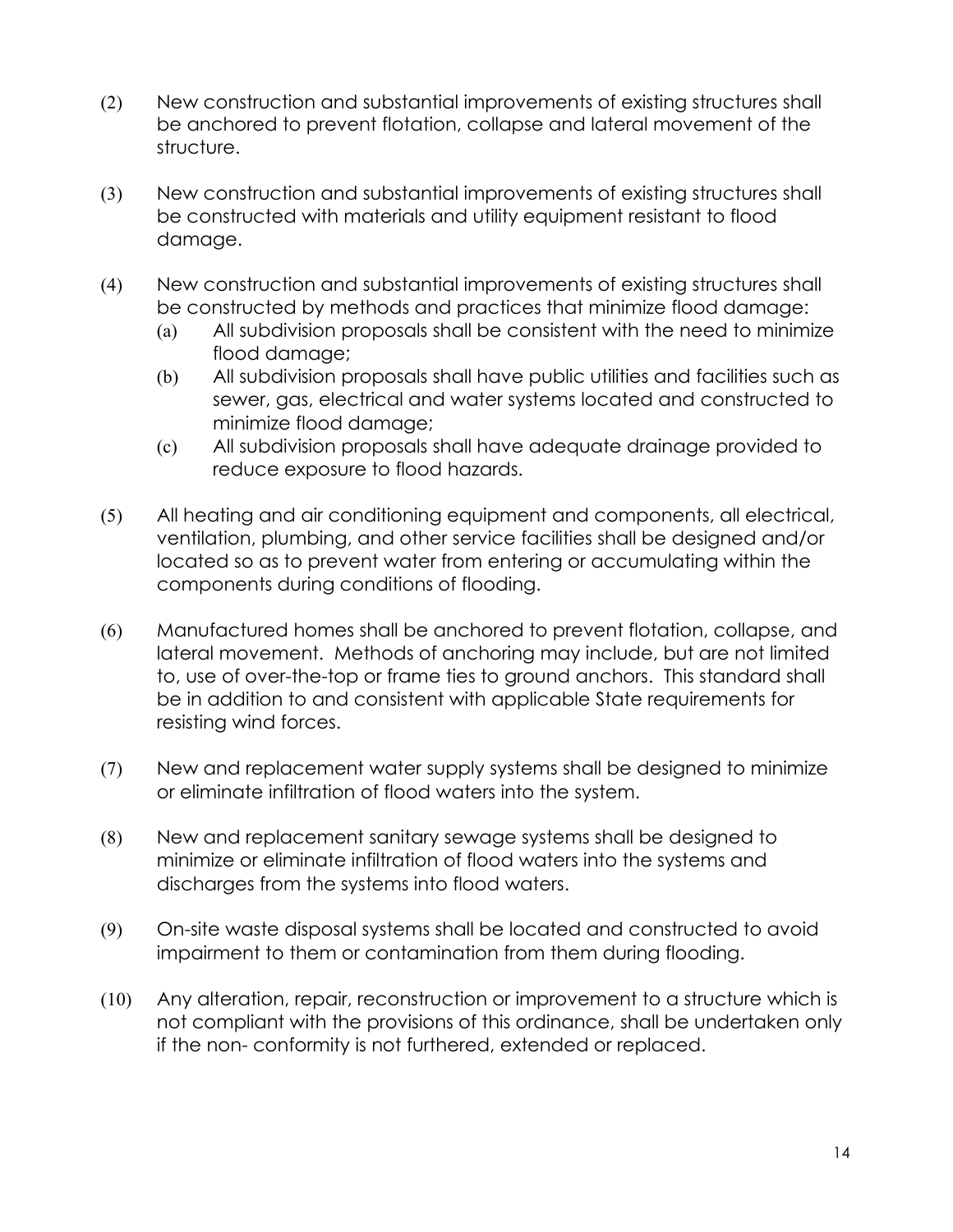- (11) Proposed new construction and substantial improvements that are partially located in an area of special flood hazard shall have the entire structure meet the standards for new construction.
- (12) Proposed new construction and substantial improvements that are located in multiple flood hazard risk zones or in a flood hazard risk zone with multiple base flood elevations shall have the entire structure meet the standards for the most hazardous flood hazard risk zone and the highest base flood elevation.

#### **SECTION 2 -** SPECIFIC STANDARDS

In ALL Areas of Special Flood Hazard designated as A1-30, AE, AH, A (with engineered or estimated base flood elevation), the following provisions are required:

- (1) Residential and Non-residential Structures Where base flood elevation data is available, new construction and substantial improvement of any structure or manufactured home **shall have the lowest floor, including basement, elevated no lower than one foot above the base flood elevation.** Should solid foundation perimeter walls be used to elevate a structure, openings sufficient to facilitate the unimpeded movements of flood waters shall be provided in accordance with standards of Article 4, Section B(3).
- (2) Non-Residential Structures New construction and substantial improvement of any non-residential structure located in A1-30, AE, or AH zones, may be floodproofed in lieu of elevation. **The structure, together with attendant utility and sanitary facilities, must be designed to be water tight to one (1) foot above the base flood elevation,** with walls substantially impermeable to the passage of water, and structural components having the capability of resisting hydrostatic and hydrodynamic loads and the effect of buoyancy. A registered professional engineer or architect shall certify that the design and methods of construction are in accordance with accepted standards of practice for meeting the provisions above, and shall provide such certification to the official as set forth above and in Article 3, Section C(6).

Dry floodproofing is allowed only where flood velocities are less than or equal to five feet per second. A registered professional engineer or architect shall certify that the standards of this subsection are satisfied. A Flood Emergency Operation Plan and an Inspection and Maintenance Plan must be provided by the design professional for the building. Such certification shall be provided to the Floodplain Administrator.

(3) Enclosures for Elevated Buildings - All new construction and substantial improvements of existing structures that include **ANY fully enclosed area**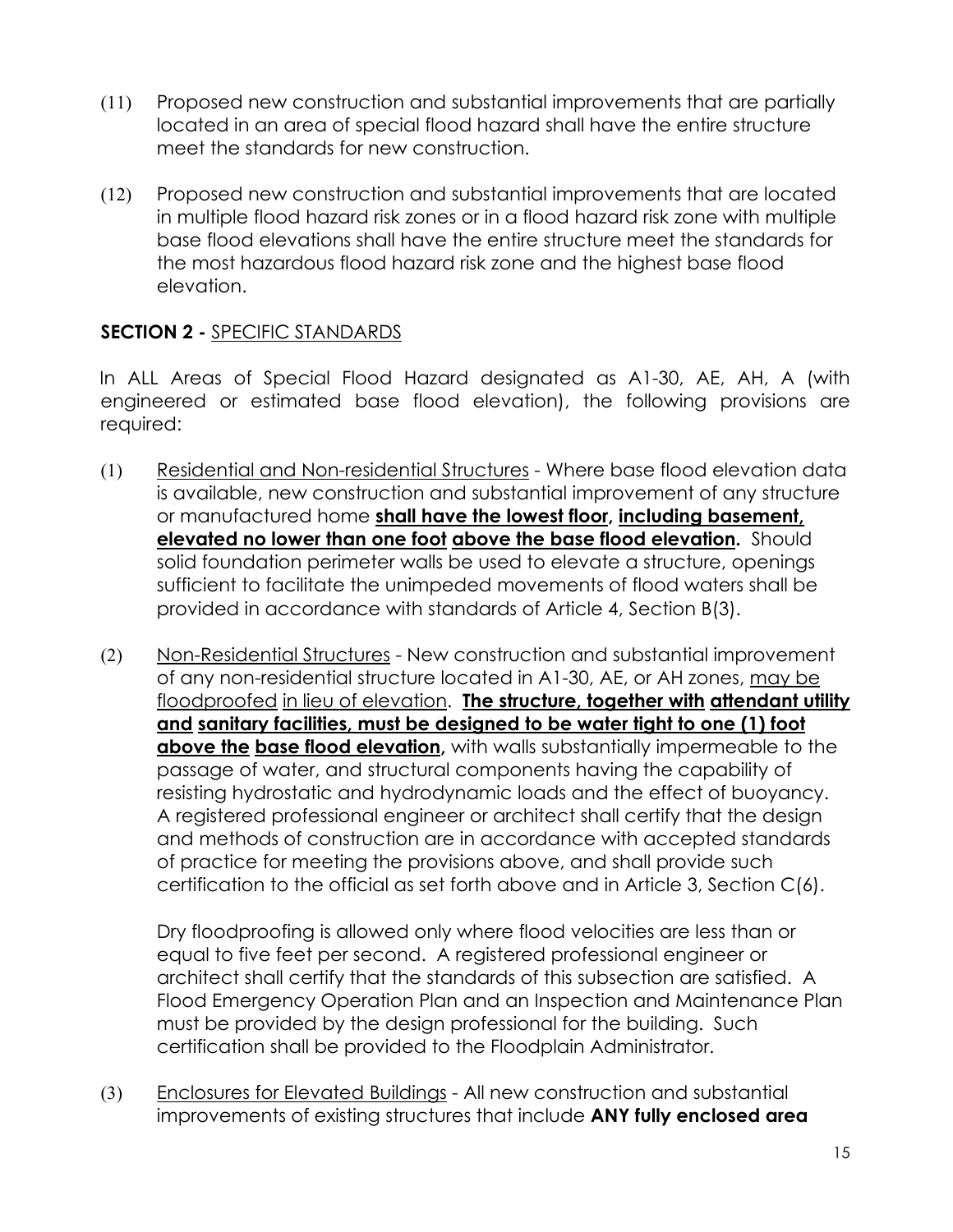below the base flood elevation, located below the lowest floor formed by the foundation and other exterior walls shall be designed so as to be an unfinished or flood resistant enclosure. The enclosure shall be designed to equalize hydrostatic flood forces on exterior walls by allowing for the automatic entry and exit of flood waters.

- (a) Designs for complying with this requirement must either be certified by a professional engineer or architect or meet the following minimum criteria:
	- (i) Provide a minimum of two openings having a total net area of not less than one square inch for every square foot of enclosed area subject to flooding (if a structure has more than one enclosed area below the base flood elevation, each shall have openings on exterior walls);
	- (ii) The bottom of all openings shall be no higher than one foot above grade; and
	- (iii) Openings may be equipped with screens, louvers, valves and other coverings and devices provided they permit the automatic flow of floodwater in both directions.
- (b) So as not to violate the "Lowest Floor" criteria of this ordinance, the unfinished or flood resistant enclosure shall only be used for parking of vehicles, limited storage of maintenance equipment used in connection with the premises, or entry to the elevated area.
- (c) The interior portion of such enclosed area shall not be partitioned or finished into separate rooms. All interior walls, ceilings and floors below the base flood elevation shall be unfinished and/or constructed of flood resistant materials.
- (d) Mechanical, electrical or plumbing devices shall not be installed below the Base Flood Elevation. The interior portion of such enclosed area(s) shall be void of utilities except for essential lighting and power as required.
- (e) Property owners shall be required to execute a flood openings/venting affidavit acknowledging that all openings will be maintained as flood vents, and that the elimination or alteration of the openings in any way will violate the requirements for enclosures below the base flood elevation. Periodic inspections will be conducted by the Floodplain Administrator to ensure compliance.
- (f) Property owners shall agree, certify, and declare to the following conditions and restrictions placed on the affected property as a condition for granting a permit. A binding agreement, referred to as a Non-conversion Agreement, is required to be executed and recorded with the Deed. It shall obligate the Owner to the following terms and conditions:
	- (i) That the enclosed area(s) shall remain fully compliant with all parts of the section Enclosures for Elevated Buildings of this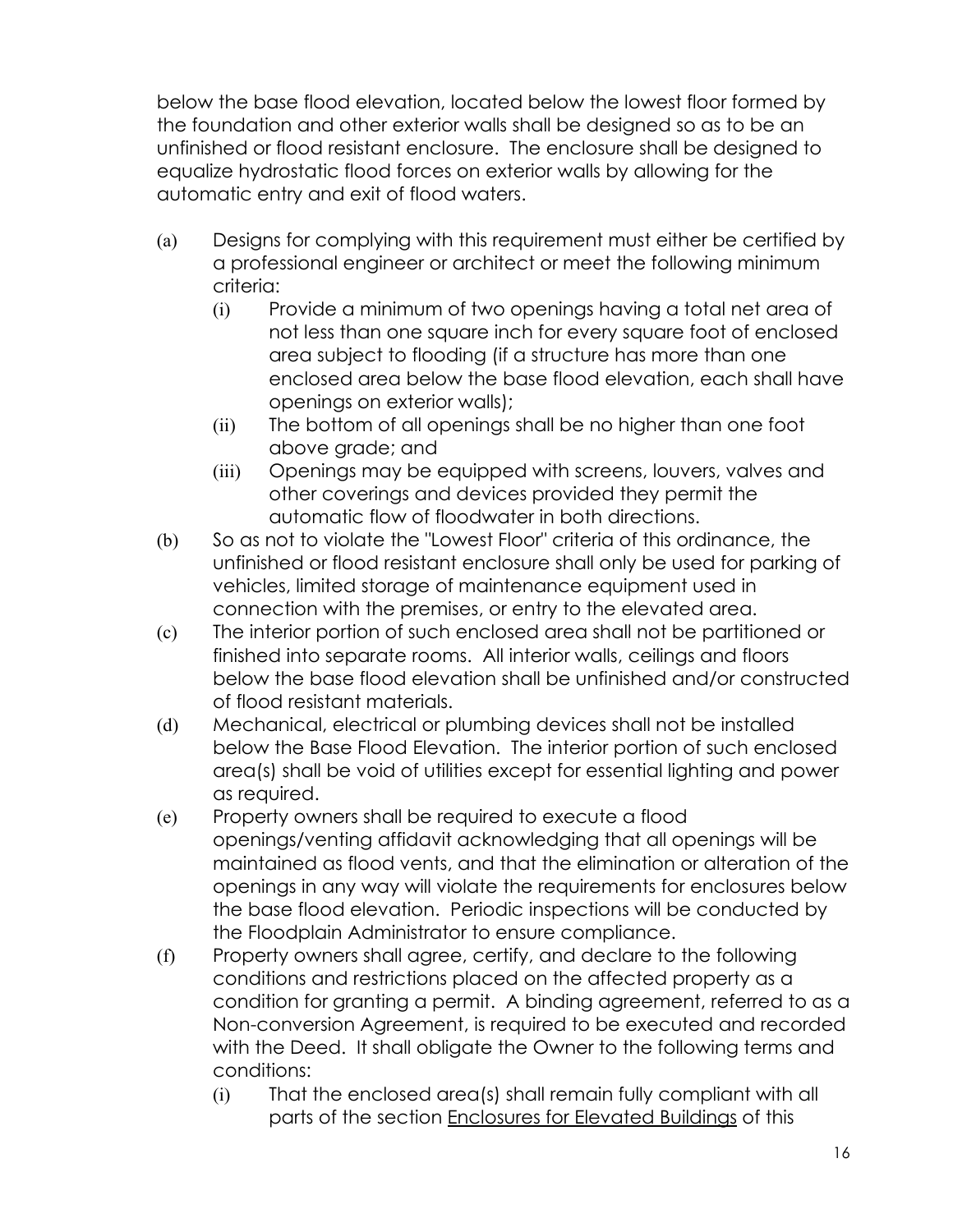Ordinance unless otherwise modified to be fully compliant with the applicable sections of the Flood Damage Prevention Ordinance in effect at the time of conversion.

- (ii) A duly appointed representative of the City of Helena is authorized to enter the property for the purpose of inspecting the exterior and interior of the enclosed area to verify compliance with the Agreement and Permit.
- (iii) The community may take any appropriate legal action to correct any violation pertaining to the Agreement and the subject Permit.
- (4) Standards for Manufactured Homes and Recreational Vehicles Where base flood elevation data are available:
	- (a) All manufactured homes placed and substantially improved on:
		- (i) individual lots or parcels,
		- (ii) in new or substantially improved manufactured home parks or subdivisions,
		- (iii) in expansions to existing manufactured home parks or subdivisions, or
		- (iv) on a site in an existing manufactured home park or subdivision where a manufactured home has incurred "substantial damage" as the result of a flood, must have the lowest floor including basement elevated no lower than one foot above the base flood elevation.
	- (b) Manufactured homes placed and substantially improved in an existing manufactured home park or subdivision may be elevated so that either:
		- (i) the lowest floor of the manufactured home is elevated no lower than one foot above the level of the base flood elevation, or
		- (ii) where no Base Flood Elevation exists, the manufactured home chassis and supporting equipment is supported by reinforced piers or other foundation elements of at least equivalent strength and a maximum of 60 inches (five feet) above grade and must meet the standards of Article 4, Section D(5).
	- (c) All Manufactured homes must be securely anchored to an adequately anchored foundation system to resist flotation, collapse and lateral movement.
	- (d) All recreational vehicles placed on sites must either:
		- (i) be on the site for fewer than 180 consecutive days, fully licensed and ready for highway use if it is licensed, on its wheels or jacking system, attached to the site only by quick disconnect type utilities and security devices, and has no permanently attached structures or additions; or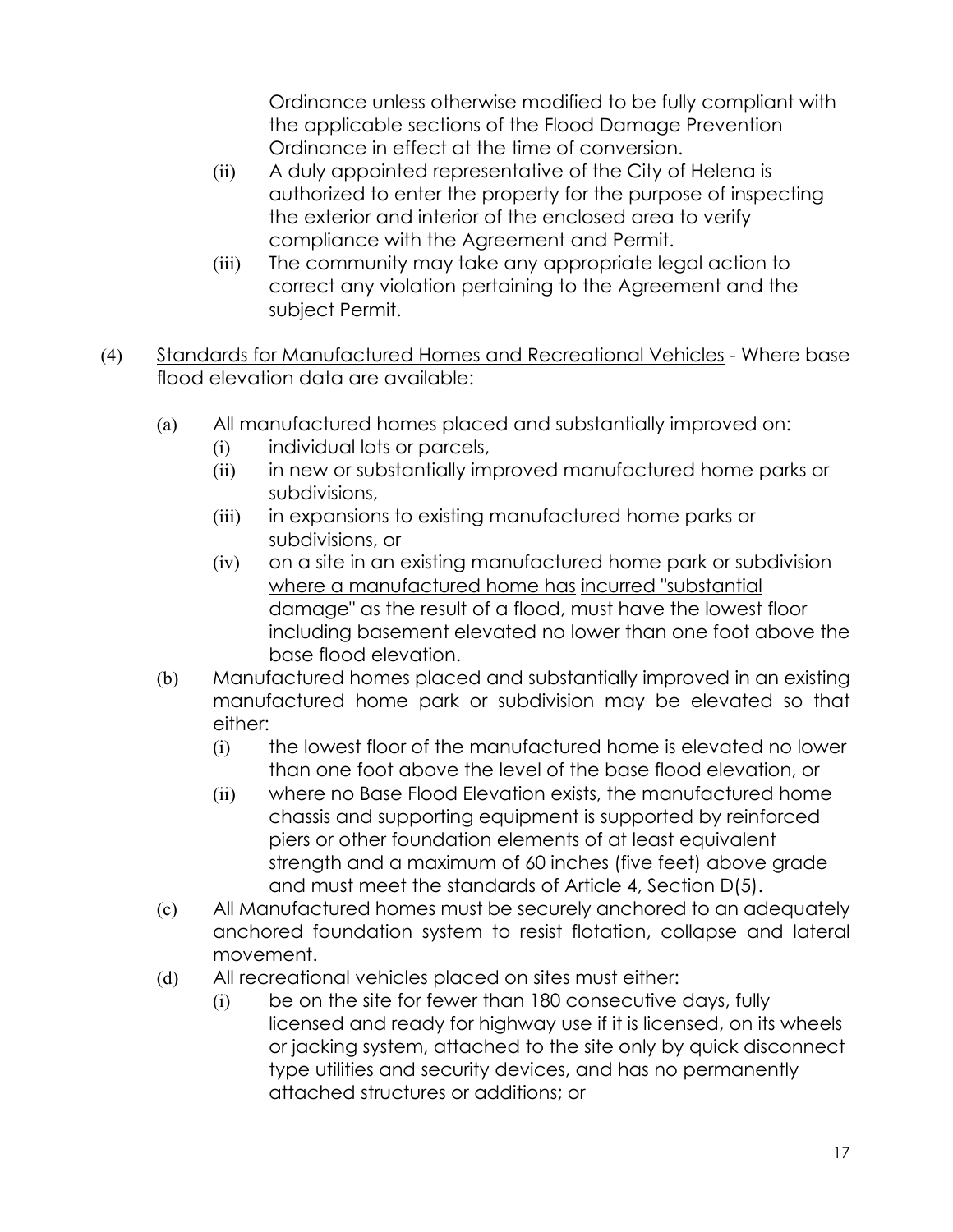- (ii) the recreational vehicle must meet all the requirements for "New Construction," including the anchoring and elevation requirements of Article 4, Section B, provisions (3)(a) and (3)(c).
- (5) Require, until a regulatory floodway is designated, that no new construction, substantial improvements, or other development (including fill) shall be permitted within Zones A1-30 and AE on the Helena FIRM, unless it is demonstrated that the cumulative effect of the proposed development, when combined with all other existing and anticipated development, will not increase the water surface elevation of the base flood more than **one foot** at any point within the community.
- (6) Accessory Structures (also referred to as appurtenant structures) This provision generally applies to new and substantially improved accessory structures. When an accessory structure complies with all other provisions of this ordinance (including floodway encroachment), represents a minimal investment (less than \$500.00), and meets the requirements outlined below, these structures may be wet-floodproofed and do not have to be elevated or dry floodproofed.

Accessory structures include, but are not limited to, residential structures such as detached garages, storage sheds for garden tools or woodworking, gazebos, picnic pavilions, boathouses, small pole barns, and similar buildings. The following provisions apply to accessory structures built below the base flood elevation:

- (a) A permit shall be required prior to construction or installation.
- (b) Must be low value (less than \$500.00) and not be used for human habitation.
- (c) Use must be restricted to parking of personal vehicles or limited storage (low-cost items that cannot be conveniently stored in the principal structure).
- (d) Must be designed with an unfinished interior and constructed with flood damage-resistant materials below the BFE.
- (e) Must be adequately anchored to prevent flotation, collapse, or lateral movement.
- (f) Must have adequate flood openings as described in Article 4, Section A (5) and be designed to otherwise have low flood damage potential.
- (g) Shall be constructed and placed on the building site so as to offer the minimum resistance to the flow of floodwaters.
- (h) Any mechanical and other utility equipment in the structure must be elevated to or above the BFE or must be floodproofed.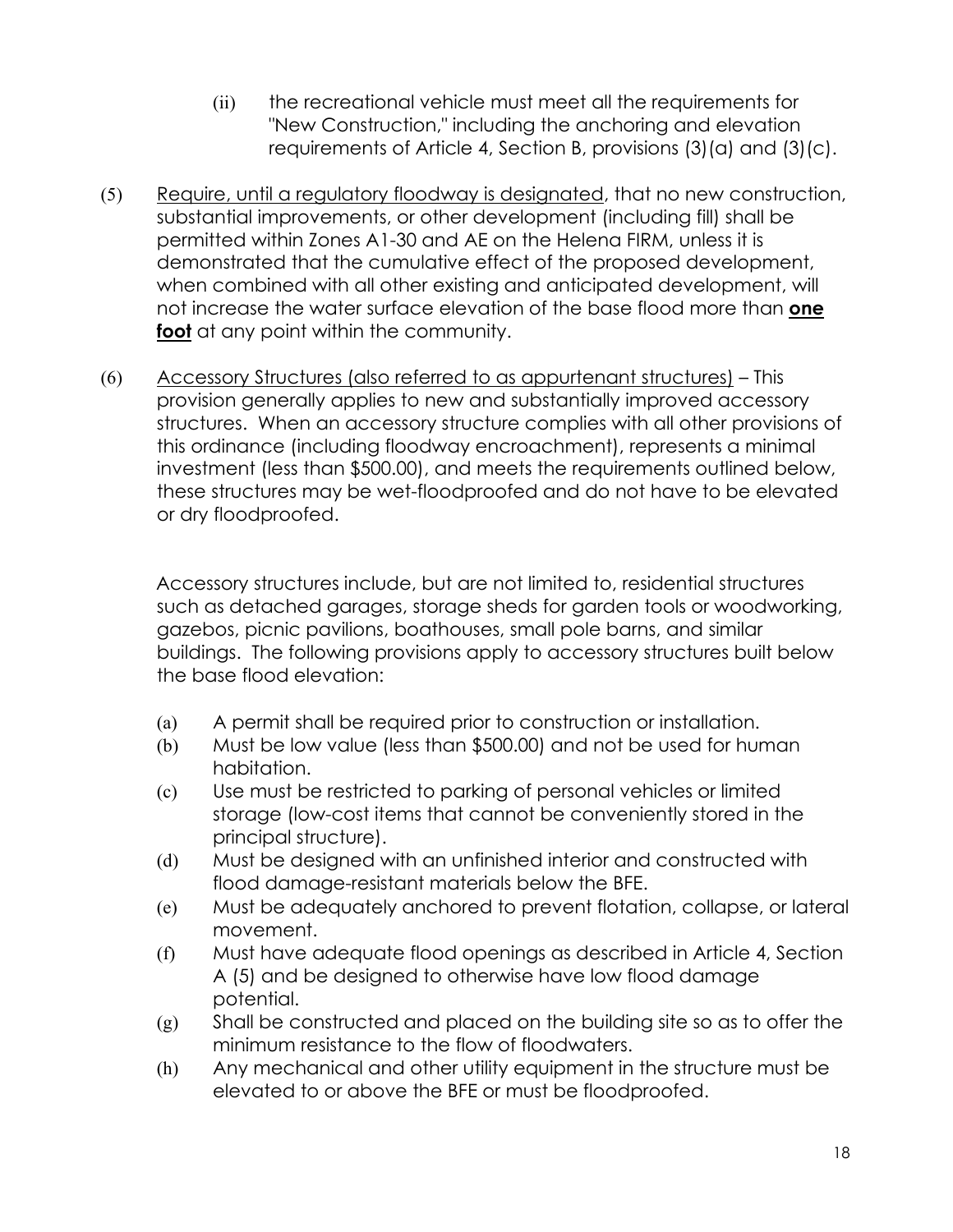(i) Under limited circumstances communities may issue variances to permit construction of wet-floodproofed accessory structures. Communities should not grant variances to entire subdivisions for accessory structures, especially detached garages. Variances should only be reviewed and issued on an individual or case-by-case basis and be based on the unique characteristics of the site.

#### **SECTION 3 -** FLOODWAYS

Located within Areas of Special Flood Hazard established in Article 2, Section B, are areas designated as floodway. A floodway may be an extremely hazardous area due to velocity floodwaters, debris or erosion potential. In addition, the area must remain free of encroachment in order to allow for the discharge of the base flood without increased flood heights. Therefore, the following provisions shall apply:

- (1) The community shall select and adopt a regulatory floodway based on the principle that the area chosen for the regulatory floodway must be designed to carry the waters of the base flood, without increasing the water surface elevation of that flood more than one foot at any point;
- (2) Encroachments are prohibited, including fill, new construction, substantial improvements or other development within the adopted regulatory floodway. Development may be permitted however, provided it is demonstrated through hydrologic and hydraulic analyses performed in accordance with standard engineering practice that the encroachment **shall not result in any increase** in flood levels or floodway widths during a base flood discharge. A registered professional engineer must provide supporting technical data and certification thereof;
- (3) A community may permit encroachments within the adopted regulatory floodway that would result in an increase in base flood elevations, provided that the owner first applies for a conditional letter of map revision (CLOMR) and floodway revision, seeks concurrence from the community, fulfills the requirements for such revisions as established under the provisions of § 65.12, and receives the approval of FEMA, and provides such FEMA approval to the community;
- (4) **ONLY** if Article 4, Section C, provisions (1) through (3) are satisfied, then any new construction or substantial improvement shall comply with all other applicable flood hazard reduction provisions of Article 4.

#### **SECTION 4 -** BUILDING STANDARDS FOR STREAMS WITHOUT ESTABLISHED BASE FLOOD ELEVATIONS (APPROXIMATE A-ZONES)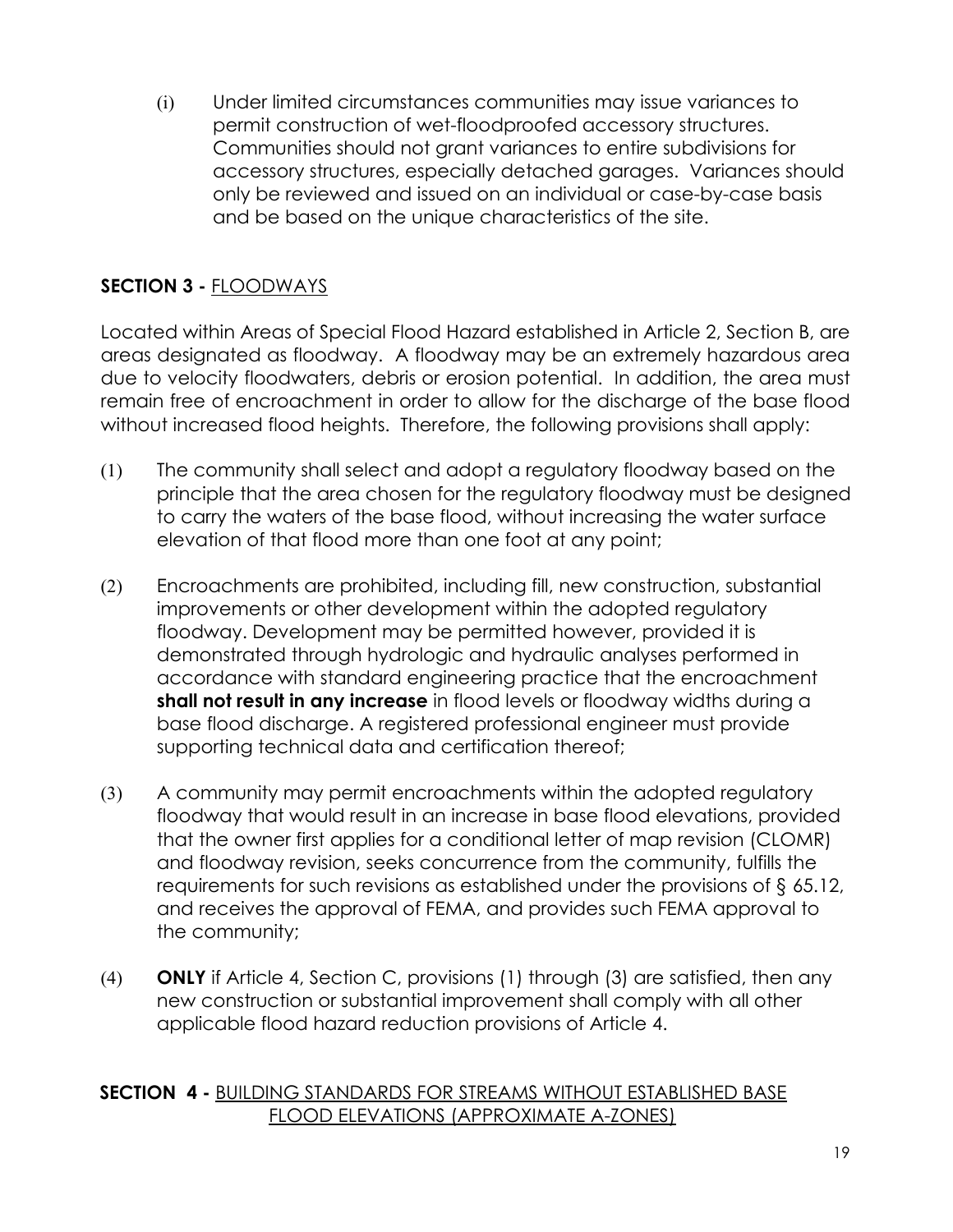Located within the Areas of Special Flood Hazard established in Article 2, Section B, where streams exist but no base flood data have been provided (Approximate A-Zones), the following provisions apply:

- (1) Base flood elevation data shall be provided for subdivision proposals and all other proposed development, including manufactured home parks and subdivisions, greater than fifty (50) lots or five (5) acres, whichever is the lesser.
- (2) When base flood elevation data or floodway data have not been provided in accordance with Article 2, Section B then the owner shall obtain, review, and reasonably utilize any scientific or historic Base Flood Elevation and floodway data available from a Federal, State, or other source, in order to administer the provisions of Article 4. ONLY if data are not available from these sources, then Article 4, Section D, provisions (5) and (6) shall apply:
- (3) No encroachments, including structures or fill material, shall be located within an area equal to the width of the stream or twenty-five feet, whichever is greater, measured from the top of the stream bank, unless certification by a registered professional engineer is provided demonstrating that such encroachment shall not result in any increase in flood levels during the occurrence of the base flood discharge.
- (4) All development in Zone A must meet the requirements of Article 4, Section A and Section B(1) through B(4).
- (5) In special flood hazard areas without base flood elevation data, new construction and substantial improvements of existing structures shall have the lowest floor (for the lowest enclosed area; including basement) elevated no less than three (3) feet above the highest adjacent grade. If the requirement as set forth in Article 4, Section B(1) and (2) require the lowest floor to be elevated no less than one foot about the base flood elevation, then the structure for this condition shall be elevated no less than four (4) feet about the highest adjacent grade.
- (6) In the absence of a base flood elevation, a manufactured home must also meet the elevation requirements of Article 4, Section B(4)(b)(ii) in that the structure must be elevated to a maximum of 60 inches (5 feet).
- (7) Openings sufficient to facilitate automatic equalization of flood water hydrostatic forces on exterior walls shall be provided in accordance with standards of Article 4, Section B(3)(a). The Floodplain Administrator shall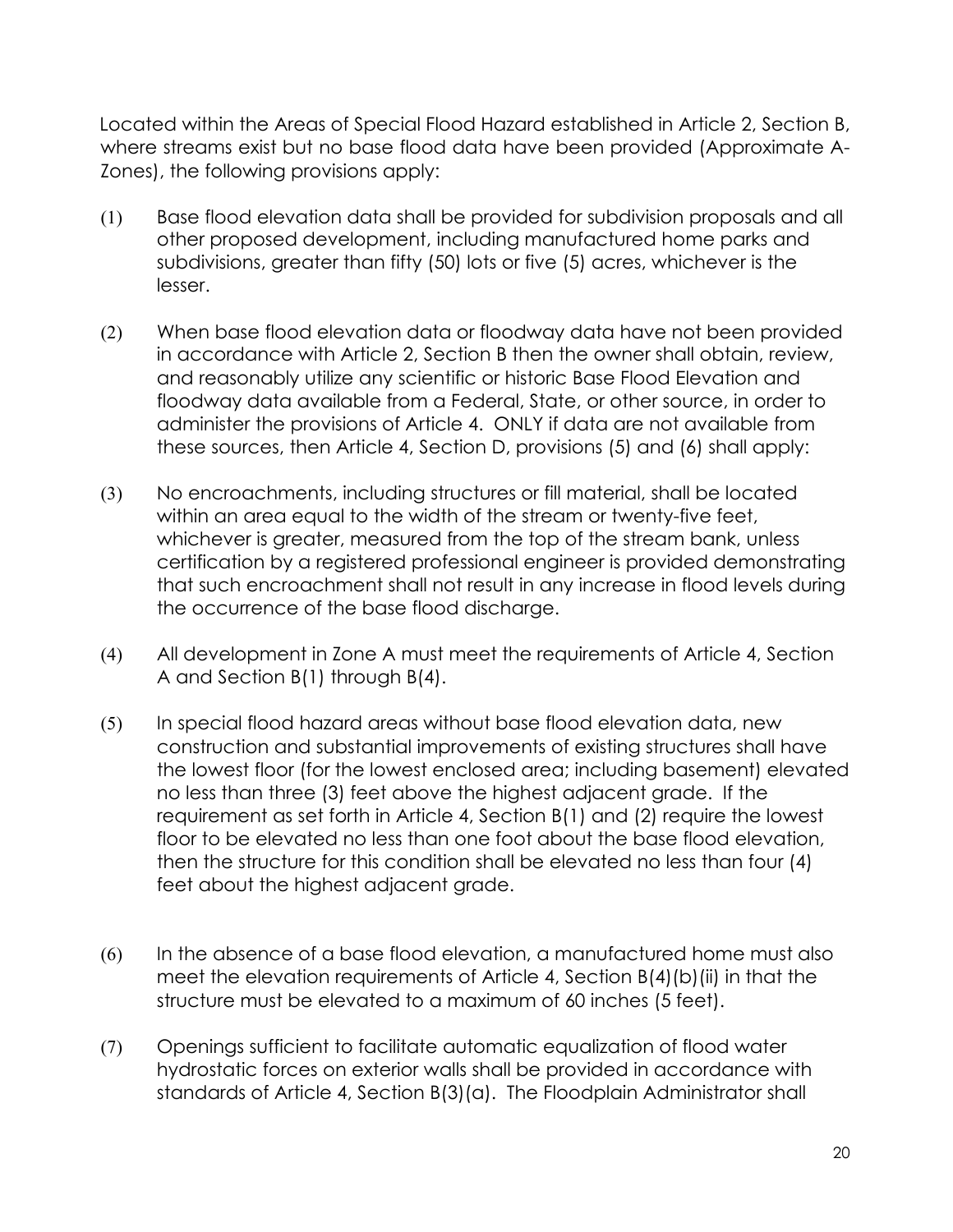certify the lowest floor elevation level and the record shall become a permanent part of the permit file.

#### **SECTION 5 -** STANDARDS FOR AREAS OF SHALLOW FLOODING (AO ZONES)

Areas of Special Flood Hazard established in Article 2, Section B may include designated "AO" shallow flooding areas. These areas have base flood depths of one to three feet (1'-3') above ground, with no clearly defined channel. The following provisions apply:

(1) All new construction and substantial improvements of residential and nonresidential structures shall have the lowest floor, including basement, elevated above the highest adjacent grade at least as high as the depth number specified on the Flood Insurance Rate Map (FIRM) plus one foot of freeboard. **If no depth number is specified, the lowest floor, including basement, shall be elevated at least three (3) feet above the highest adjacent grade.** Openings sufficient to facilitate the unimpeded movements of flood waters shall be provided in accordance with standards of Article 4, Section B(3), "Enclosures for Elevated Buildings".

The Floodplain Administrator shall certify the lowest floor elevation level and the record shall become a permanent part of the permit file.

- (2) New construction and the substantial improvement of a non-residential structure may be flood-proofed in lieu of elevation. **The structure, together with attendant utility and sanitary facilities, must be designed to be water tight to the specified flood level in Article 4, Section E(1) or three (3) feet (if no depth number is specified), above highest adjacent grade,** with walls substantially impermeable to the passage of water, and structural components having the capability of resisting hydrostatic and hydrodynamic loads and the effect of buoyancy. A registered professional engineer or architect shall certify that the design and methods of construction are in accordance with accepted standards of practice for meeting the provisions above, and shall provide such certification to the official as set forth above and as required in Article 3, Section B(1)(c) and (2).
- (3) Drainage paths shall be provided to guide floodwater around and away from any proposed structure.

#### **SECTION 6 -** STANDARDS FOR SUBDIVISIONS

(1) All subdivision proposals shall be consistent with the need to minimize flood damage.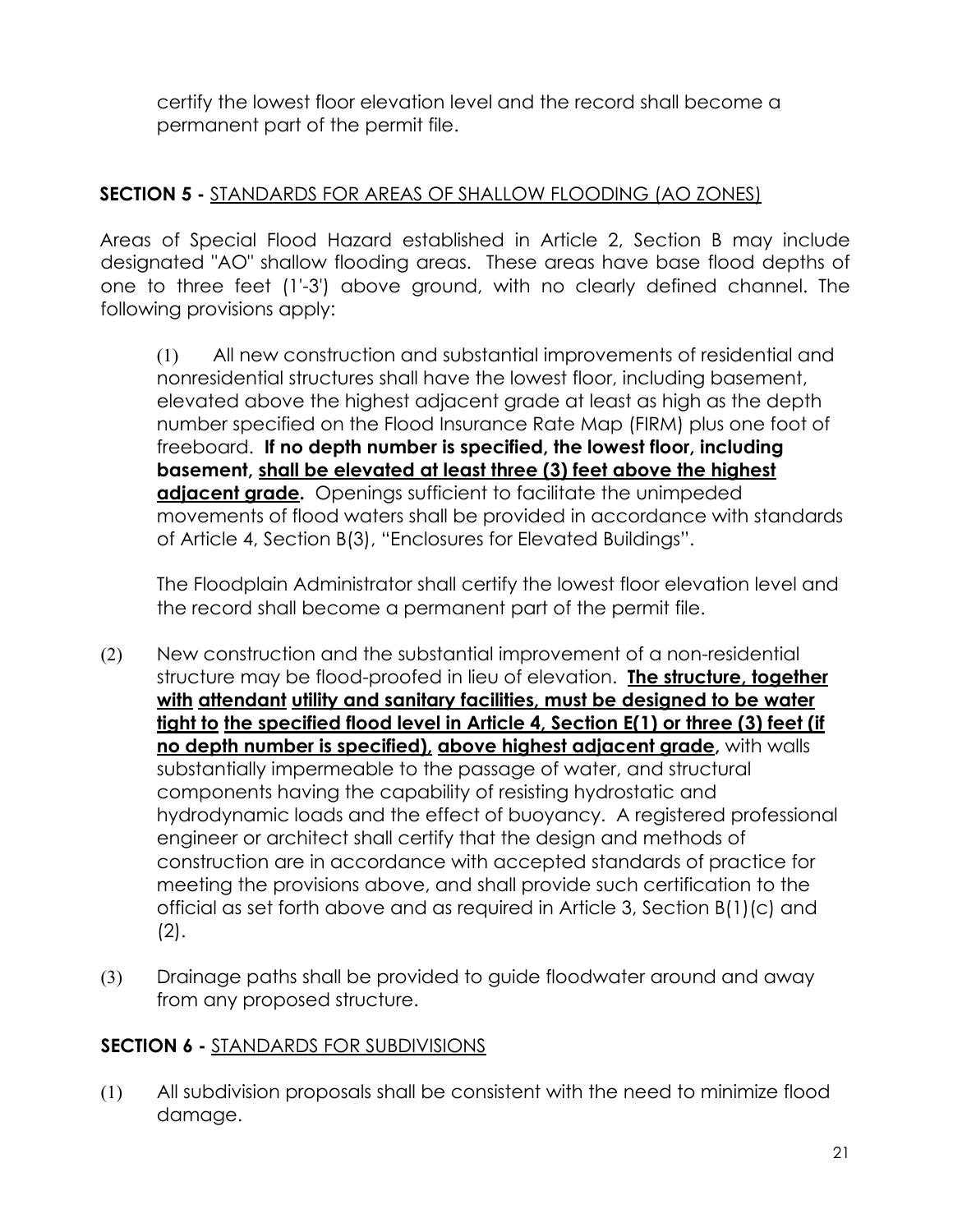- (2) All subdivision proposals shall have public utilities and facilities such as sewer, gas, electrical and water systems located and constructed to minimize flood damage.
- (3) All subdivision proposals shall have adequate drainage provided to reduce exposure to flood hazards, and;
- (4) Base flood elevation data shall be provided for all new subdivision proposals and other proposed development (including manufactured home parks and subdivisions), which is greater than fifty lots or five acres; whichever is the lesser.
- (5) All subdivision and other development proposals shall comply with the City's current Post-Construction Best Management Practice Storm Water Manage ordinance which is designed to limit peak runoff from the site to predevelopment levels for the 25, 50, and 100-year rainfall events. New developments shall be designed to limit adverse impacts to downstream channels and floodplains. Single residential lots involving less than one acre of land disturbance are not subject to this regulation.
- (6) All preliminary plans for platted subdivisions shall identify the flood hazard area and the elevation of the base flood.
- (7) All final subdivision plats will provide the boundary of the special flood hazard area, the floodway boundary, and the base flood elevations.
- (8) In platted subdivisions, all proposed lots or parcels that will be future building sites shall have a minimum buildable area outside the natural (non-filled) 1% chance annual floodplain. The buildable area shall be, at a minimum, large enough to accommodate any primary structure and associated structures such as sheds, barns, swimming pools, detached garages, on-site sewage disposal systems, and water supply wells, where applicable.

#### **SECTION 7 -** CRITICAL FACILITIES

Construction of new and substantially improved critical facilities shall be located outside the limits of the special flood hazard area (one percent annual chance floodplain). Construction of new critical facilities shall be permissible within the SFHA only if no feasible alternative site is available and access to the facilities remains available during a 0.2 percent chance flood.

(1) Critical facilities constructed within the SFHA shall have the lowest floor elevated three feet above the base flood elevation at the site (or to the 0.2 percent chance flood elevation whichever is greater).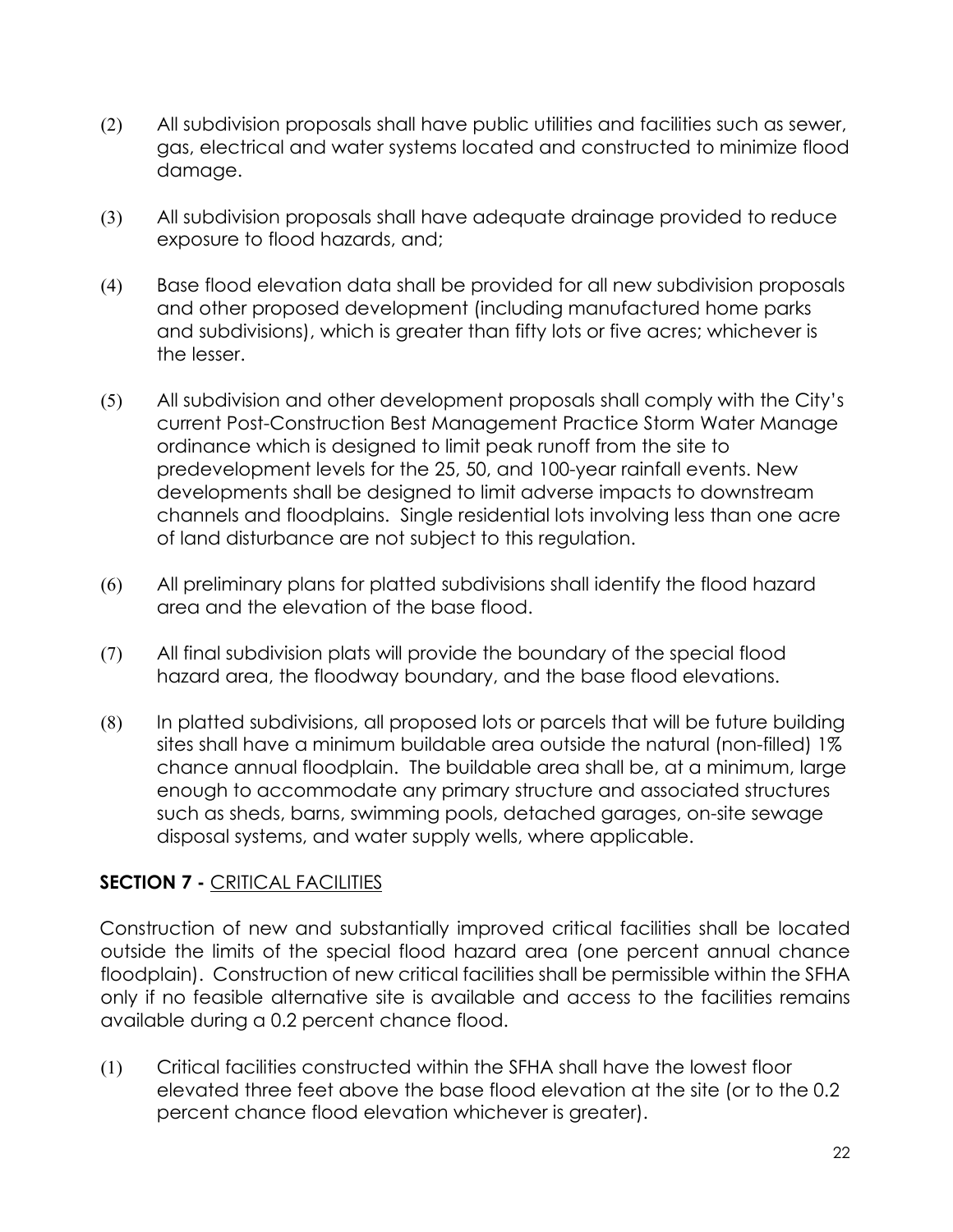- (2) Floodproofing and sealing measures must be implemented to ensure that any and all on-site toxic substances will not be displaced by or released into floodwaters.
- (3) Multiple access routes, elevated to or above the 0.2 percent flood elevation, shall be provided to all critical facilities to the maximum extent possible.
- (4) Critical facilities must be protected to or above the 0.2 percent chance flood and must remain operable during such an event.
	- a. The community's flood response plan must list facilities considered critical in a flood.
	- b. Other facilities in low risk flood zones that may also be needed to support flood response efforts must be included on the critical facility list.
- (5) The use of any structure shall not be changed to a critical facility, where such a change in use will render the new critical facility out of conformance with this section.

#### **ARTICLE 5**

#### **VARIANCE PROCEDURES**

#### **SECTION 1 -** DESIGNATION OF VARIANCE AND APPEALS BOARD

The Board of Adjustments as established by the City Council of Helena, Alabama shall hear and decide requests for appeals or variance from the requirements of this ordinance.

#### **SECTION 2 -** DUTIES OF BOARD

The Board shall hear and decide appeals when it is alleged an error in any requirement, decision, or determination is made by the Floodplain Administrator in the enforcement or administration of this ordinance. Any person aggrieved by the decision of the Board of Adjustments may appeal such decision to the Shelby County Circuit Court.

#### **SECTION 3 -** VARIANCE PROCEDURES

In reviewing requests for variance, the Board of Adjustments shall consider all technical evaluations, relevant factors, and standards specified in other sections of this ordinance, and: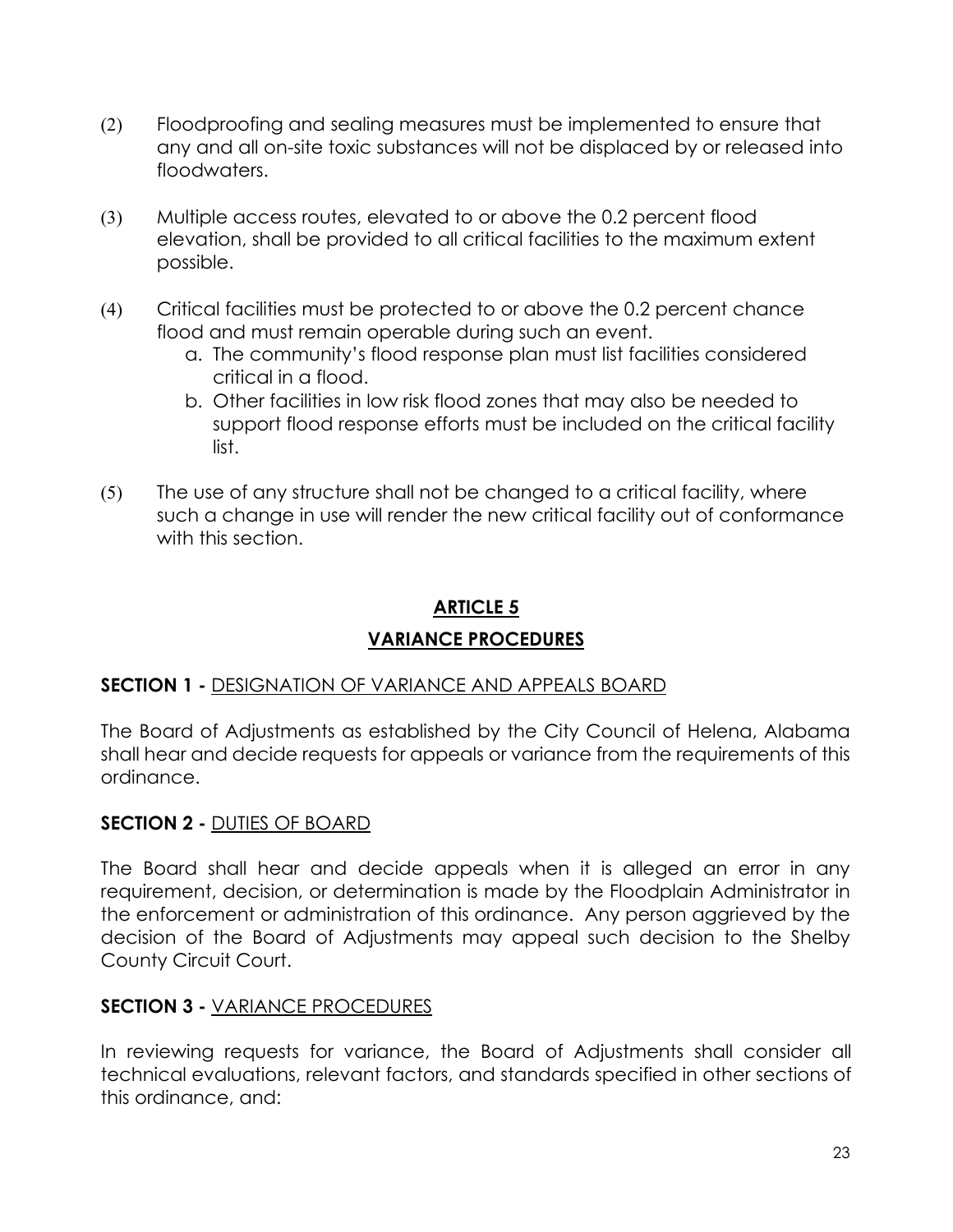- (1) Variances may be issued for development necessary for the conduct of a functionally dependent use, provided the criteria of this Article are met, no reasonable alternative exists, the development is protected by methods that minimize flood damage during the base flood, and it creates no additional threats to public safety.
- (2) Variances shall not be issued within any designated floodway if ANY increase in flood levels during the base flood discharge would result.
- (3) The evaluation must be based on the characteristics unique to that property and not be shared by adjacent parcels. The characteristics must pertain to the land itself, not to the structure, its inhabitants, or its owners.
- (4) Variances should never be granted for multiple lots, phases of subdivisions, or entire subdivisions.
- (5) The danger of life and property due to flooding or erosion damage including materials that may be swept onto other lands to the injury of others.
- (6) The susceptibility of the proposed facility and its contents to flood damage and the effect of such damage on the individual owner and the community.
- (7) The safety of access to the property during flood conditions for daily traffic and emergency vehicles.
- (8) The importance of the services provided by the proposed facility to the community.
- (9) The necessity of the facility to be at a waterfront location, where applicable.
- (10) The compatibility of the proposed use with existing and anticipated development based on the community's comprehensive plan for that area.
- (11) The expected heights, velocity, duration, rate of rise, and sediment transport of the floodwaters and the effects of wave action, if applicable, expected at the site.
- (12) The costs associated with providing governmental services to the development during and after flood conditions, including maintenance and repair of public utilities and facilities such as sewer, gas, electrical, and water systems, and community infrastructure such as streets, bridges, and culverts.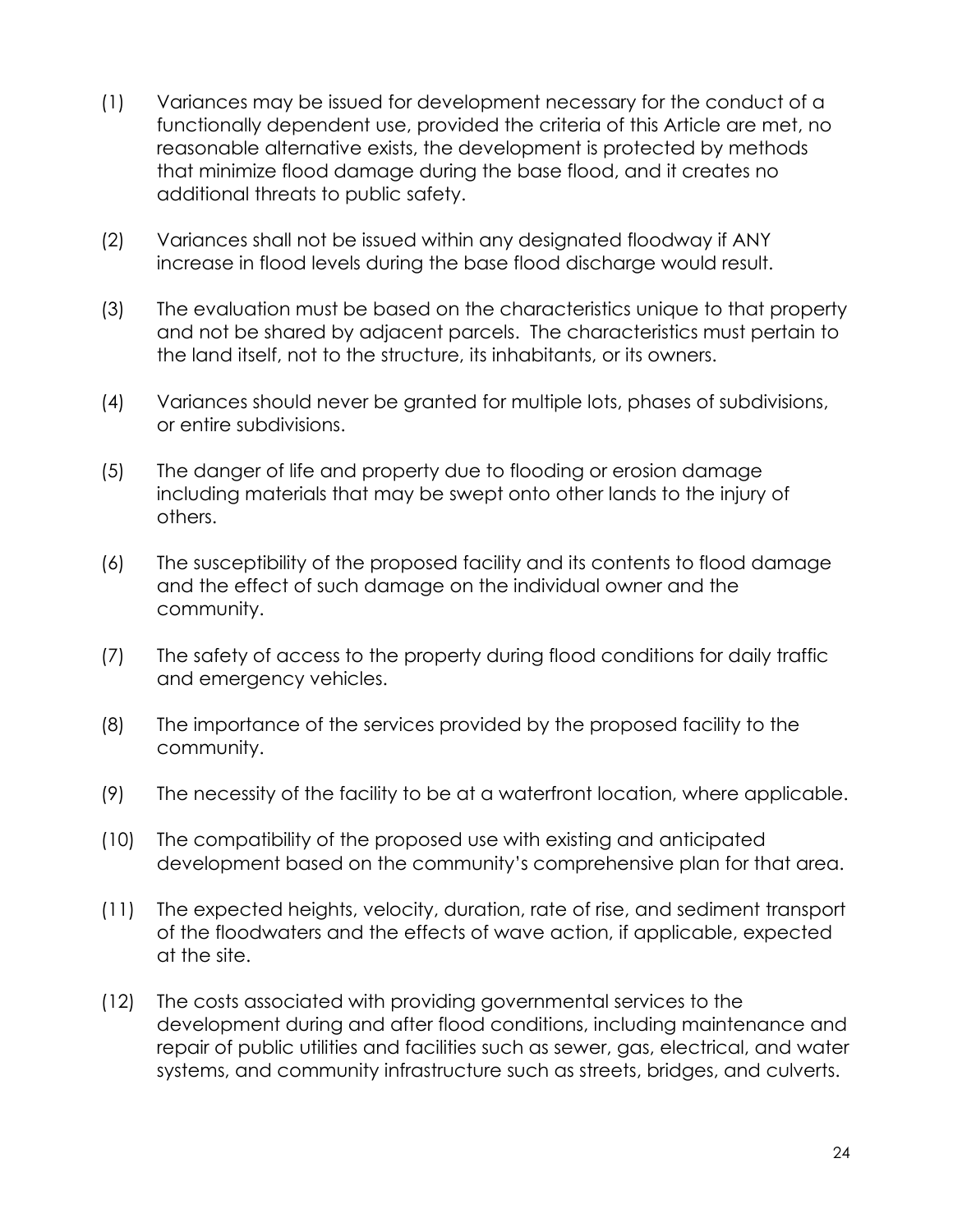Upon consideration of factors listed above, and the purpose of this ordinance, the Board of Adjustments may attach such conditions to the granting of variances as it deems necessary to further the purposes of this ordinance.

#### **SECTION 4 -** VARIANCES FOR HISTORIC STRUCTURES

Variances may be issued for the repair or rehabilitation of Historic Structures upon a determination that the proposed repair or rehabilitation will not preclude the structure's continued designation as a Historic Structure and the variance is the minimum to preserve the historic character and design of the structure.

#### **SECTION 5 -** CONDITIONS FOR VARIANCES

The provisions of this Ordinance are minimum standards for flood loss reduction, therefore any deviation from the standards must be weighed carefully. Variances shall only be issued upon a determination that the variance is the minimum necessary, considering the flood hazard, to afford relief.

- (1) A variance may be issued for new construction and substantial improvements to be erected on a lot of one-half acre or less in size, contiguous to and surrounded by lots with existing structures constructed below the base flood level, in conformance with the procedures of Sections  $E(3)$ ,  $E(4)$ ,  $F(1)$  and  $F(2)$  of this Article.
- (2) In the instance of a Historic Structure, a determination is required that the variance is the minimum necessary so as not to destroy the historic character and design of the building.
- $(3)$  A variance shall be issued ONLY when there is:
	- (a) A finding of good and sufficient cause;
	- (b) A determination that failure to grant the variance would result in exceptional hardship; and
	- (c) A determination that the granting of a variance will not result in increased flood heights, additional threats to public safety, extraordinary public expense, create nuisance, cause fraud on or victimization of the public, or conflict with existing local laws or ordinances.
- (4) A variance shall only be issued upon a determination that the variance is the minimum necessary, considering the flood hazard, to afford relief.
- (5) Variances shall not be issued "after the fact."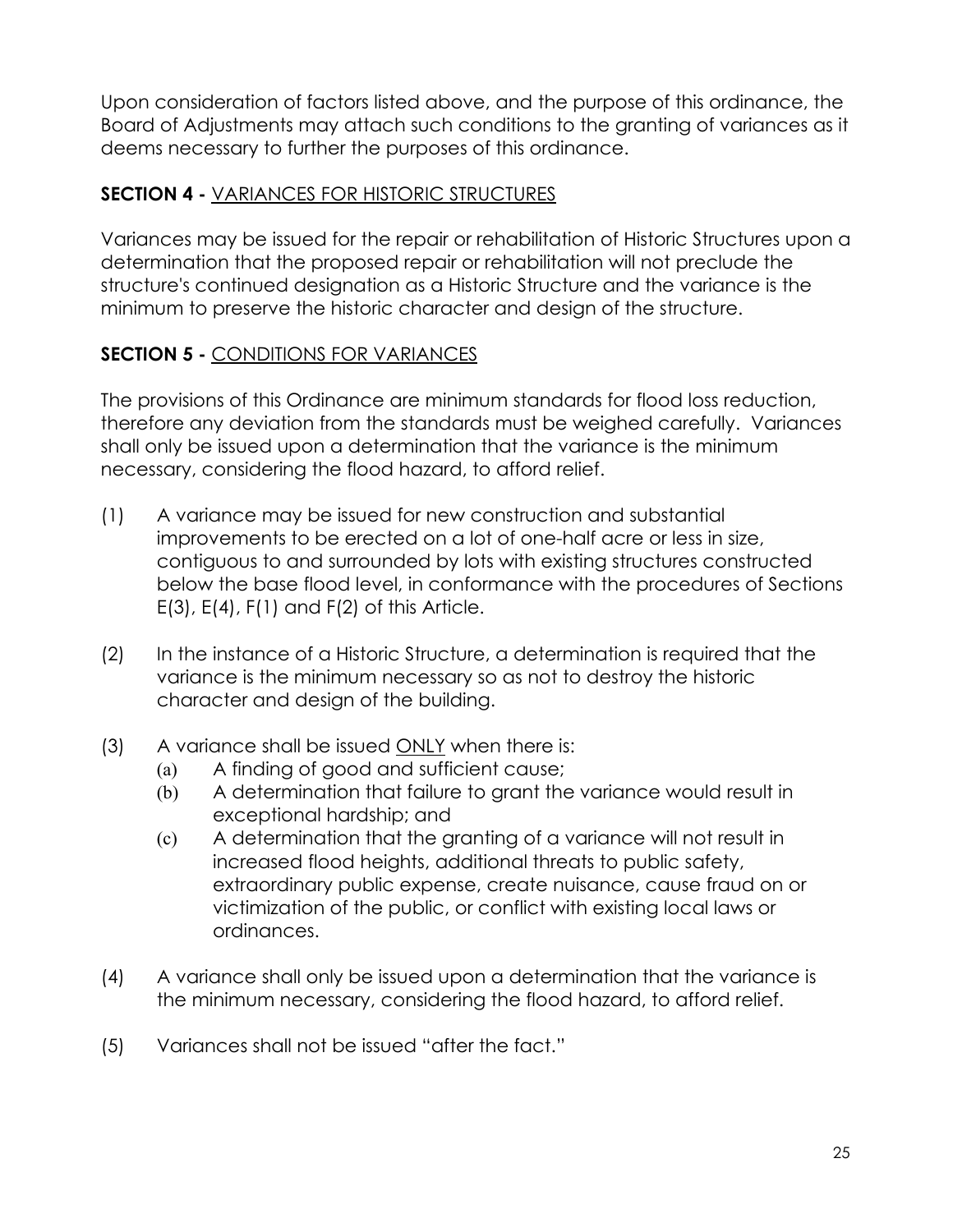#### **SECTION 6 -** VARIANCE NOTIFICATION AND RECORDS

- (1) Any applicant to whom a variance is granted shall be given written notice over the signature of a community official that specifies the difference between the base flood elevation and the elevation of the proposed lowest floor and stating that the issuance of such a variance could:
	- a. result in rate increases in the hundreds and possibly thousands of dollars annually depending on structure and site-specific conditions; and
	- b. increase the risk to life and property resulting from construction below the base flood level.
- (2) The Floodplain Administrator shall maintain a record of all variance actions and appeal actions, including justification for their issuance. Report any variances to the Federal Emergency Management Agency Region 4 and the Alabama Department of Economic and Community Affairs/Office of Water Resources upon request.
- (3) A copy of the notice shall be recorded by the Floodplain Administrator in the Office of the City Clerk or County Administrator and shall be recorded in a manner so that it appears in the chain of title of the affected parcel of land.

### **ARTICLE 6 DEFINITIONS**

Unless specifically defined below, words or phrases used in this ordinance shall be interpreted so as to give them the meaning they have in common usage and to give this ordinance its most reasonable application.

**A Zone** means the Area of Special Flood Hazard without base flood elevations determined.

**Accessory Structure (also referred to as appurtenant structures)** means a structure which is located on the same parcel of property as a principal structure to be insured and the use of which is incidental to the use of the principal structure. They should constitute a minimal initial investment, may not be used for human habitation, and be designed to have minimal flood damage potential. These structures are used solely for parking (two-car detached garages or smaller) or limited storage (small, low cost storage sheds). They are included under the general definition of structure and are consequently subject to all floodplain management regulations pertaining to structures.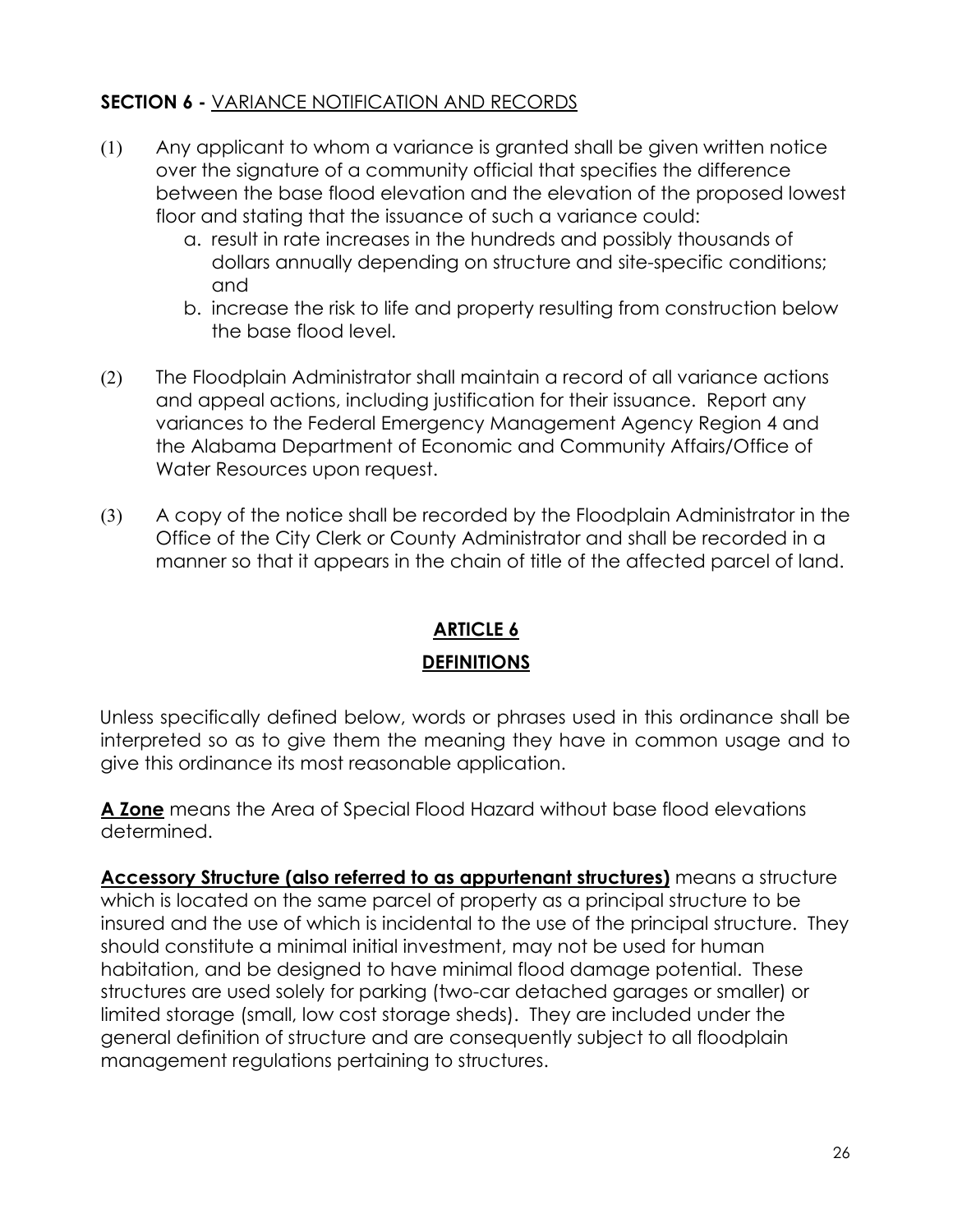**Addition (to an existing building)** means any improvement that increases the square footage of a structure. These include lateral additions added to the front, side, or rear of a structure, vertical additions added on top of a structure, and enclosures added underneath a structure. NFIP regulations for new construction apply to any addition that is considered a perimeter expansion or enclosure beneath a structure. If it is considered to be a substantial improvement (more than 50% of market value) to a structure, the existing structure will also need to be treated as new construction.

Depending on the flood zone and details of the project, the existing building may not have to be elevated. The determining factors are the common wall and what improvements are made to the existing structure. If the common wall is demolished as part of the project, then the entire structure must be elevated. If only a doorway is knocked through it and only minimal finishing is done, then only the addition has to be elevated.

**AE Zone** means the Area of Special Flood Hazard with base flood elevations determined.

**AH Zone** means an area of one percent chance of shallow flooding where depths are between one to three feet (usually shallow ponding), with base flood elevations shown.

**AO Zone** means an area of one percent chance of shallow flooding where depths are between one to three feet (usually sheet flow on sloping terrain), with depth numbers shown.

**Appeal** means a request for a review of the Floodplain Administrator's interpretation of any provision of this ordinance.

**AR/AE, AR/AH, AR/AO, and AR/A Zones** means a flood zone that results from the decertification of a previously accredited flood protection system or levee that is in the process of being restored to provide a one percent chance or greater level of flood protection. After restoration is complete, these areas will still experience residual flooding from other flooding sources.

**A99 Zone** means that part of the special flood hazard area inundated by the one percent annual chance flood to be protected from the one percent chance flood by a Federal flood protection system or levee under construction, no base flood elevations are determined.

**Area of shallow flooding** means a designated AO or AH Zone on a community's Flood Insurance Rate Map (FIRM) with base flood depths from one to three feet, and/or where a clearly defined channel does not exist, where the path of flooding is unpredictable and indeterminate, and where velocity flow may be evident.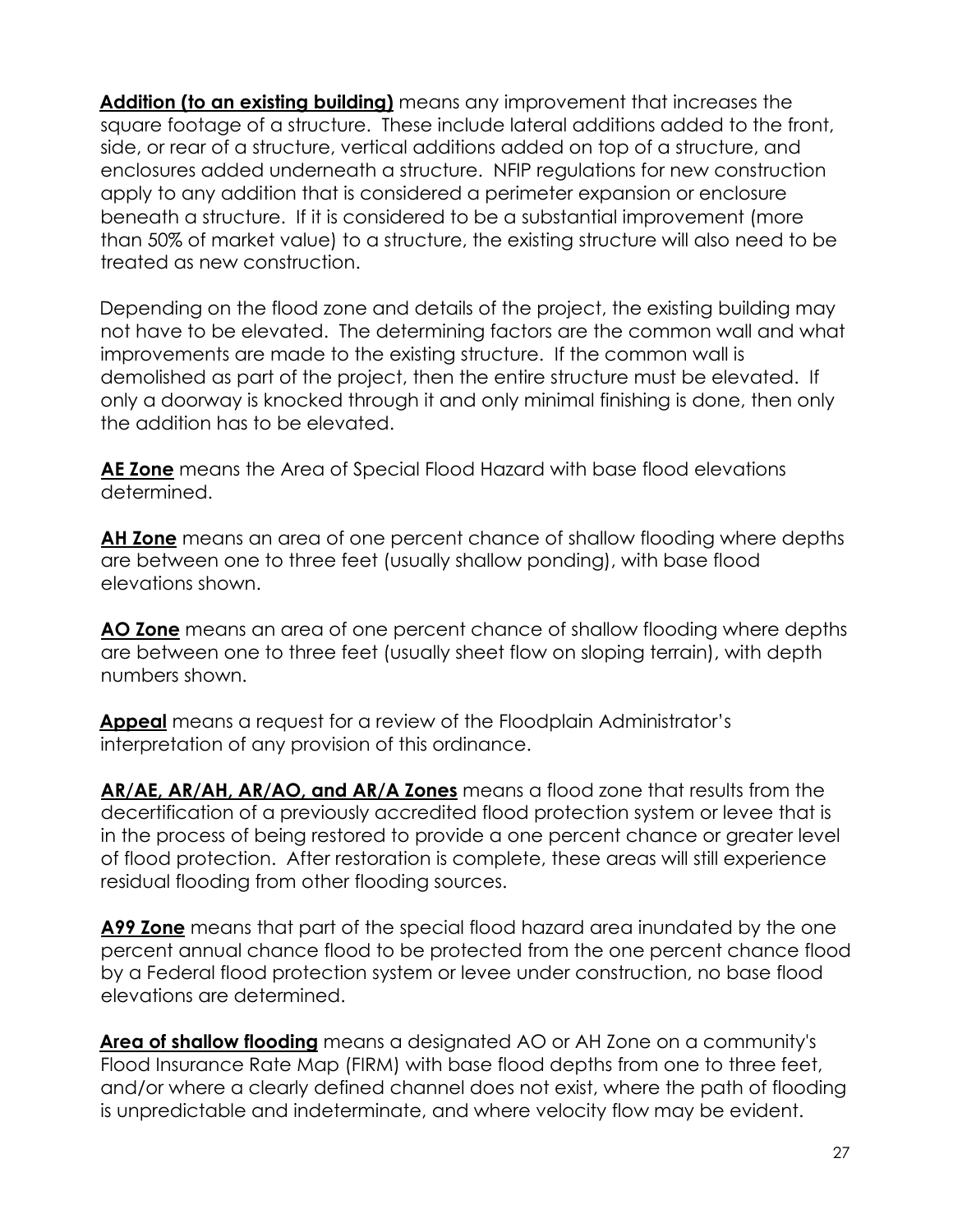**Area of special flood hazard** (also see "Special flood hazard area") means the land in the floodplain within a community subject to a one percent or greater chance of flooding in any given year. In the absence of official designation by the Federal Emergency Management Agency, Areas of Special Flood Hazard shall be those designated by the local community and referenced in Article 2, Section B.

**Base flood** means the flood having a one percent chance of being equaled or exceeded in any given year (also referred to as the "one percent chance flood").

**Base flood elevation** means the computed elevation to which floodwater is anticipated to rise during the base flood. It is also the elevation of surface water resulting from a flood that has a 1% chance of equaling or exceeding that level in any given year. Base Flood Elevations are shown in the FIS and on the Flood Insurance Rate Map (FIRM) for zones AE, AH, A1–A30, AR, AR/A, AR/AE, AR/A1– A30, AR/AH, AR/AO, V1–V30 and VE.

**Basement** means any portion of a building having its floor sub grade (below ground level) on all sides.

**Building** (also see **Structure**) means (1) A structure with 2 or more outside rigid walls and a fully secured roof, that is affixed to a permanent site; or (2) a manufactured home (a "manufactured home," also known as a mobile home, is a structure built on a permanent chassis, transported to its site in 1 or more sections, and affixed to a permanent foundation); or (3) a travel trailer without wheels, built on a chassis and affixed to a permanent foundation, that is regulated under the community's floodplain management and building ordinances or laws.

**Community** means a political entity and/or its authorized agents or representatives that have the authority to adopt and enforce floodplain ordinances for the area under its jurisdiction.

**Critical facility** (aka, critical action) means facilities for which the effects of even a slight chance of flooding would be too great. The minimum floodplain of concern for critical facilities is the 0.2 percent chance flood level. Critical facilities include, but are not limited to facilities critical to the health and safety of the public such as: emergency operations centers, designated public shelters, schools, nursing homes, hospitals, police, fire and emergency response installations, vital data storage centers, power generation and water and other utilities (including related infrastructure such as principal points of utility systems) and installations which produce, use or store hazardous materials or hazardous waste (as defined under the Clean Water Act and other Federal statutes and regulations).

**D Zone** means an area in which the flood hazard is undetermined.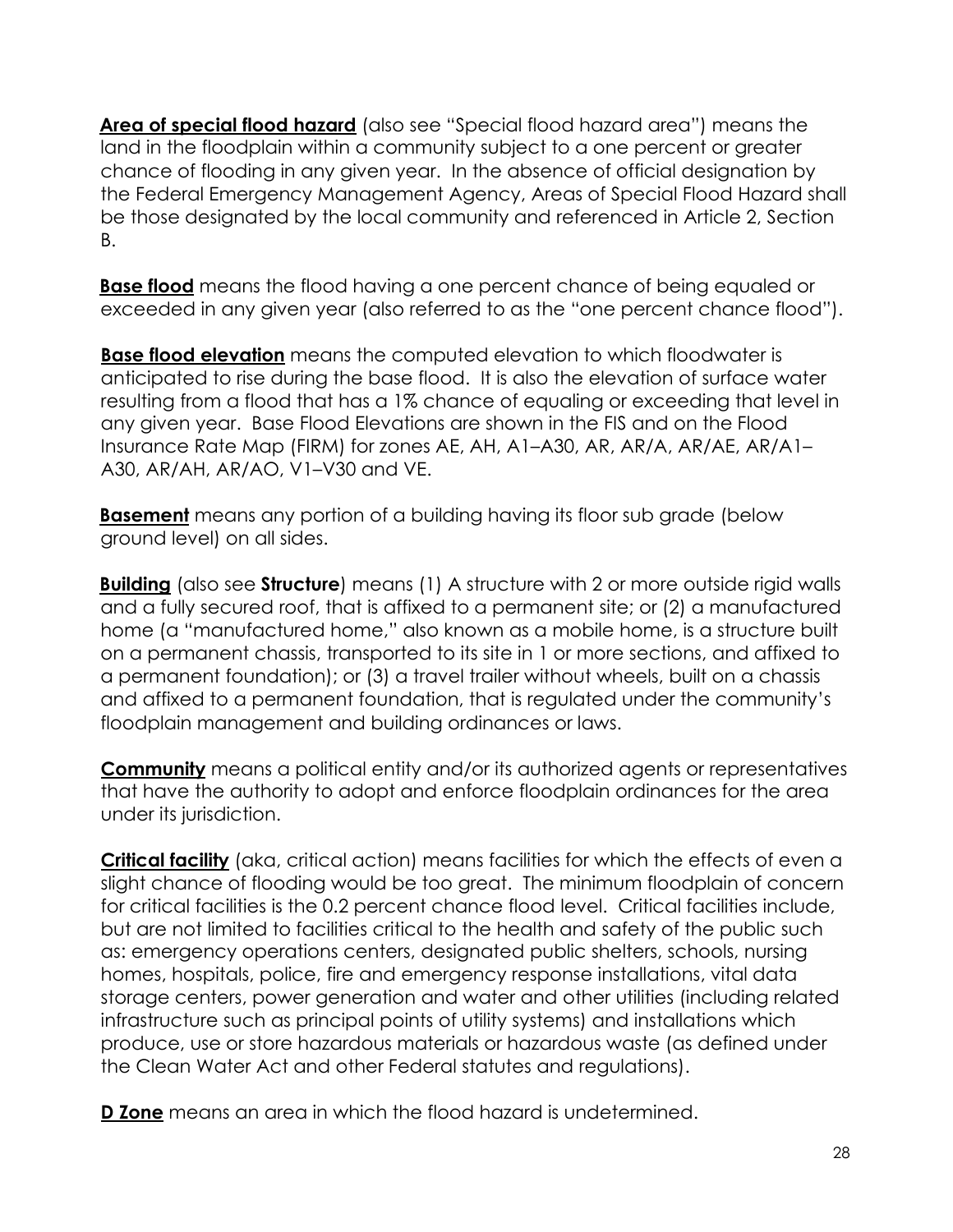**Dam** means any artificial barrier, including appurtenant works, constructed to impound or divert water, waste water, liquid borne materials, or solids that may flow if saturated. All structures necessary to maintain the water level in an impoundment or to divert a stream from its course will be considered a dam.

**Development** means any man-made change to improved or unimproved real estate, including, but not limited to, buildings or other structures, mining, dredging, filling, grading, paving, excavation, drilling operations, or storage of equipment or materials.

**Dry Floodproofing** means any combination of structural and nonstructural additions, changes, or adjustments to structures, which reduce or eliminate flood damages to real estate or improved real estate property, water, and sanitary facilities, structures, and their contents. Structures shall be floodproofed with a minimum of 12 inches above the base flood elevation (more is recommended). Dry floodproofing of a pre-FIRM residential structure that has not been substantially damaged or improved is allowed. Dry floodproofing of a post-FIRM residential building is not allowed. Non-residential structures may be dry floodproofed in all flood zones with the exception of the Coastal High Hazard Area or the Coastal AE Zone.

**Elevated building** means a non-basement building which has its lowest elevated floor raised above ground level by foundation walls, pilings, posts, columns, piers, or shear walls.

**Elevation Certificate** means a FEMA form used as a certified statement that verifies a building's elevation information.

**Encroachment** means the advance or infringement of uses, plant growth, fill, excavation, buildings, structures or development into a floodplain, which may impede or alter the flow capacity of a floodplain.

**Existing Construction** means any structure for which the "start of construction" commenced before August 1, 2021 or before January 1, 1975, for FIRMs effective before that date. Existing construction may also be referred to as existing structures.

**Existing manufactured home park or subdivision** means a manufactured home park or subdivision for which the construction of facilities for servicing the lots on which the manufactured homes are to be affixed (including at a minimum the installation of utilities, the construction of streets, and final site grading or the pouring of concrete pads) is completed before June1, 1981.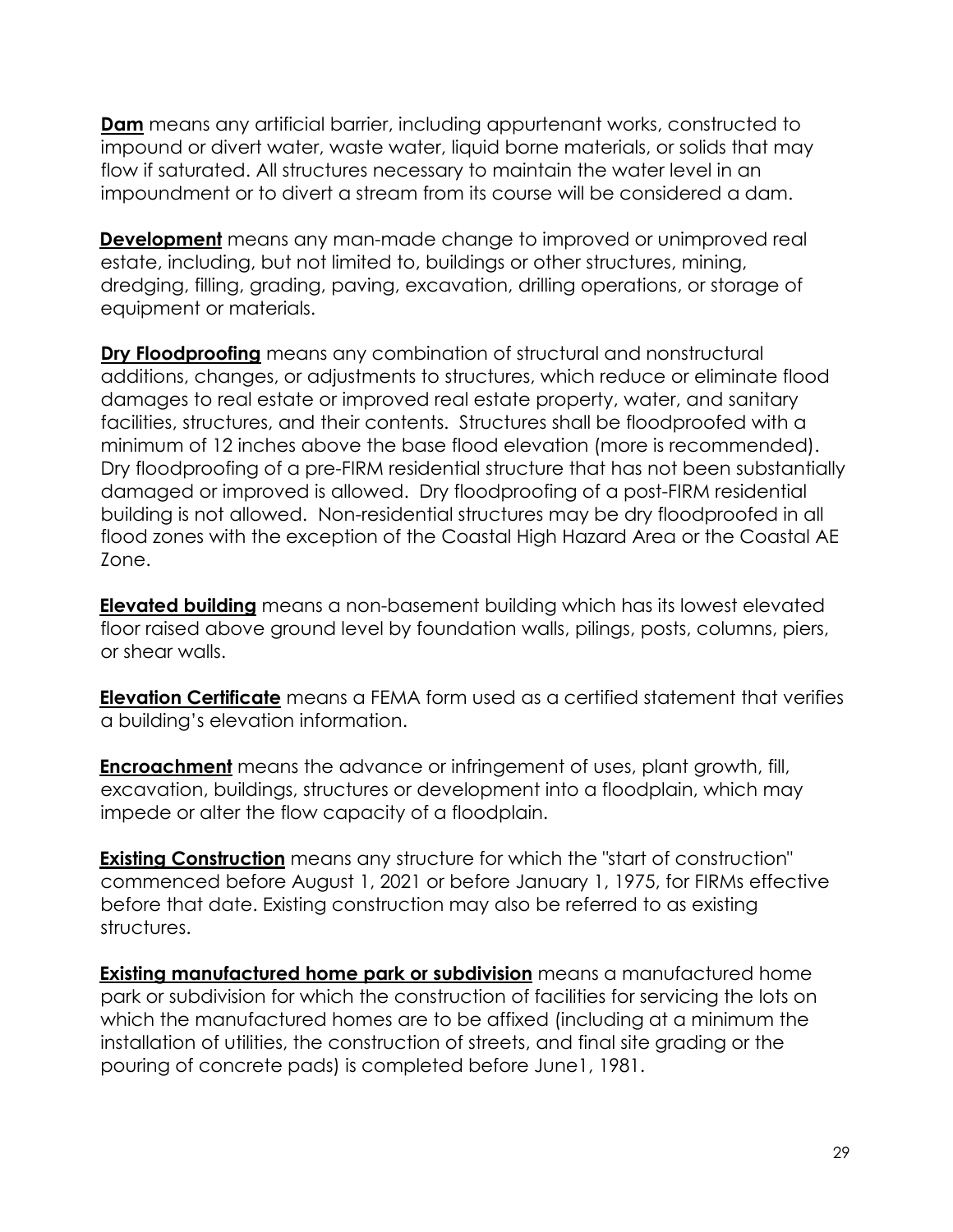**Expansion to an existing manufactured home park or subdivision** means the preparation of additional sites by the construction of facilities for servicing the lots on which the manufactured homes are to be affixed, including the installation of utilities, the construction of streets, and either final site grading or the pouring of concrete pads.

**Flood or flooding** means a general and temporary condition of partial or complete inundation of normally dry land areas from:

- a. The overflow of inland or tidal waters; or
- b. The unusual and rapid accumulation or runoff of surface waters from any source.
- c. Mudslides which are proximately caused by flooding as described in part "b." of this definition and are akin to a river of liquid and flowing mud on the surfaces of normally dry land areas, as when earth is carried by a current of water and deposited along the path of the current.
- d. The collapse or subsidence of land along the shore of a lake or other body of water as a result of erosion or undermining caused by waves or currents of water exceeding anticipated cyclical levels or suddenly caused by an unusually highwater level in a natural body of water, accompanied by a severe storm, or by an unanticipated force of nature, such as flash flood or an abnormal tidal surge, or by some similarly unusual and unforeseeable event which results in flooding as defined in part "a." of this definition.

**Flood Hazard Boundary Map (FHBM)** means an official map of a community, issued by the Federal Insurance Administration, where the boundaries of areas of special flood hazard have been designated as Zone A.

**Flood Insurance Rate Map (FIRM)** means an official map of a community, on which the Federal Emergency Management Agency has delineated the areas of special flood hazard and/or risk premium zones applicable to the community.

**Flood Insurance Study**/ **Flood Elevation Study** means an examination, evaluation and determination of flood hazards and, if appropriate, corresponding water surface elevations, or an examination, evaluation and determination of mudslide and/or flood-related erosion hazards.

**Floodplain** means any land area susceptible to being inundated by water from any source.

**Floodplain management** means the operation of an overall program of corrective and preventive measures for reducing flood damage and preserving and enhancing, where possible, natural resources in the floodplain, including but not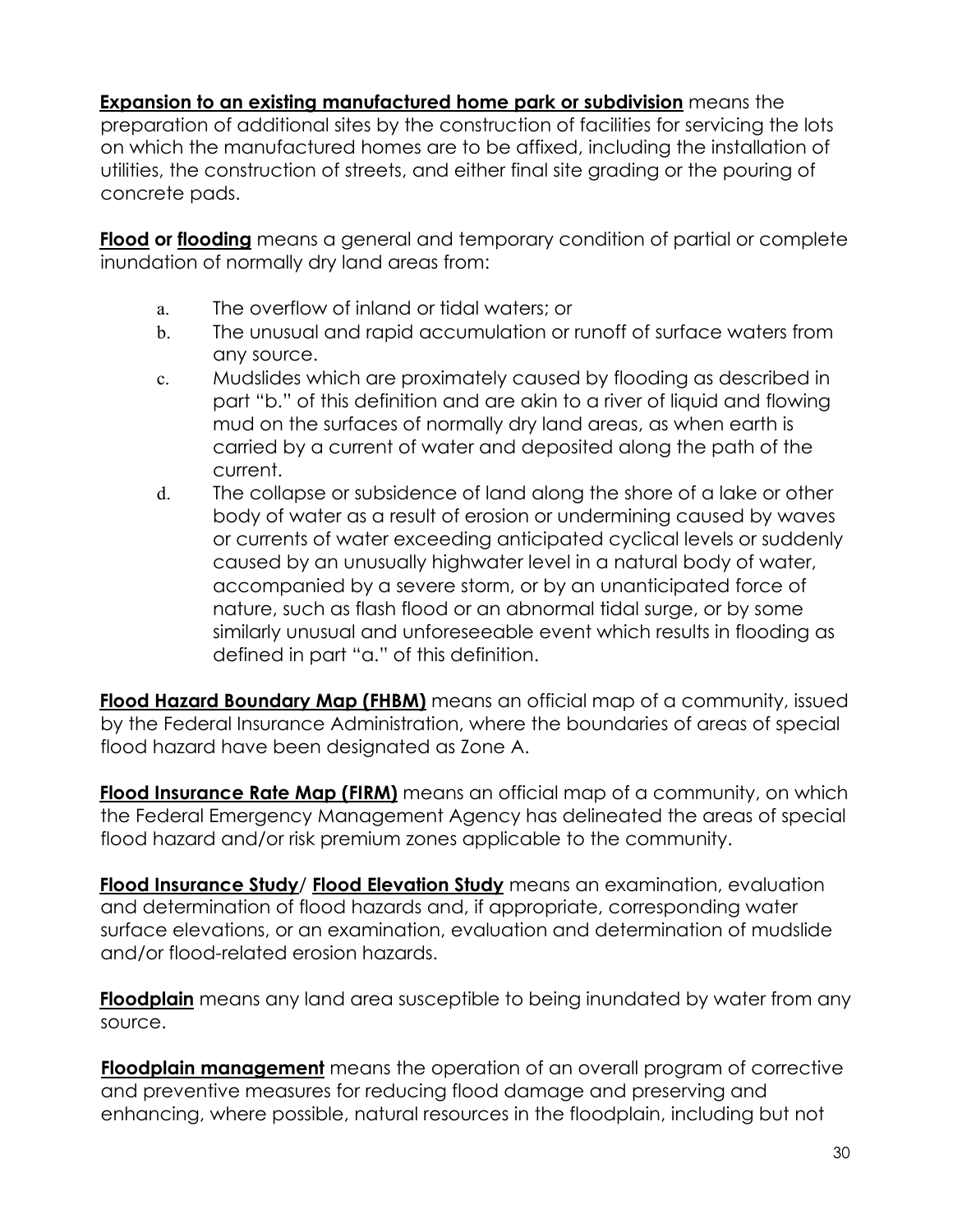limited to emergency preparedness plans, flood control works, floodplain management regulations, and open space plans.

**Floodplain management regulations** means this ordinance and other zoning ordinances, subdivision regulations, building codes, health regulations, special purpose ordinances, and other applications of police power which control development in flood-prone areas. This term describes federal, state, or local regulations in any combination thereof, which provide standards for preventing and reducing flood loss and damage.

**Floodproofing** means any combination of structural and nonstructural additions, changes or adjustments to structures, which reduce or eliminate risk of flood damage to real estate or improved real property, water and sanitation facilities or structures with their contents.

**Floodway (Regulatory Floodway)** means the channel of a river or other watercourse and the adjacent land areas that must be reserved in order to discharge the base flood without cumulatively increasing the water surface elevation more than a designated height.

**Floodway fringe** means that area of the special flood hazard area on either side of the regulatory floodway.

**Flood Protection Elevation** means the base flood elevation plus the community freeboard. In areas where no base flood elevations exist from any authoritative source, the flood protection elevation can be historical flood elevations or base flood elevations determined and/or approved by the floodplain administrator plus freeboard.

**Freeboard** means a factor of safety usually expressed in feet above the Base Flood Elevation (BFE) for purposes of floodplain management which tends to compensate for the many unknown factors that could contribute to flood heights greater than the height calculated for a selected size flood and floodway conditions, such as wave action, bridge openings, and the hydrological effect of urbanization of the watershed. Used to determine the level for a building's lowest floor elevation or level of floodproofing required to be in compliance with the community's floodplain management regulations.

**Functionally dependent facility** means a facility which cannot be used for its intended purpose unless it is located or carried out in close proximity to water. The term includes only docking facilities, port facility that are necessary for the loading and unloading of cargo or passengers, and shipbuilding, and ship repair facilities. The term does not include long-term storage or related manufacturing facilities.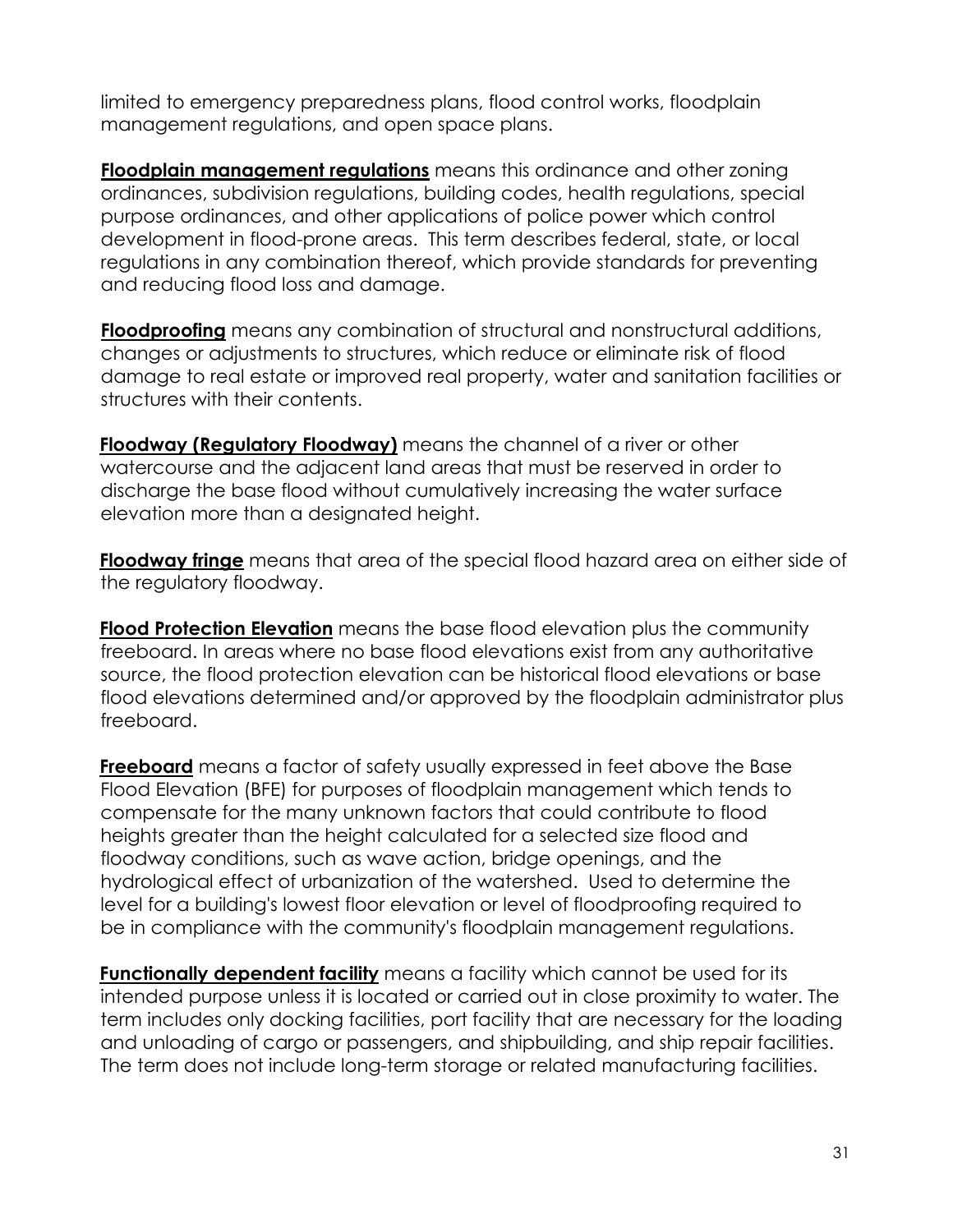**Hardship** (as related to variances of this ordinance) means the exceptional difficulty that would result from a failure to grant the requested variance. The City of Helena requires that the variance is exceptional, unusual, and peculiar to the property involved. Mere economic or financial hardship alone is NOT exceptional. Inconvenience, aesthetic considerations, physical handicaps, personal preferences, or the disapproval of one's neighbors likewise cannot, as a rule, qualify as an exceptional hardship. All of these problems can be resolved through other means without granting a variance, even if the alternative is more expensive, or requires the property owner to build elsewhere or put the parcel to a different use than originally intended.

**Highest adjacent grade** means the highest natural elevation of the ground surface, prior to construction, next to the proposed walls of a structure.

**Historic Structure** means any structure that is;

- a. Listed individually in the National Register of Historic Places (a listing maintained by the U.S. Department of Interior) or preliminarily determined by the Secretary of the Interior as meeting the requirements for individual listing on the National Register:
- b. Certified or preliminarily determined by the Secretary of the Interior as contributing to the historical significance of a registered historic district or a district preliminarily determined by the Secretary to qualify as a registered historic district:
- c. Individually listed on a state inventory of historic places and determined as eligible by states with historic preservation programs which have been approved by the Secretary of the Interior; or
- d. Individually listed on a local inventory of historic places and determined as eligible by communities with historic preservation programs that have been certified either:
	- i. By an approved state program as determined by the Secretary of the Interior, or
	- ii. Directly by the Secretary of the Interior in states without approved programs.

**Letter of Map Change (LOMC)** is an official FEMA determination, by letter, to amend or revise effective Flood Insurance Rate Maps, Flood Boundary and Floodway Maps, and Flood Insurance Studies. LOMC's are broken down into the following categories:

#### Letter of Map Amendment (LOMA)

An amendment based on technical data showing that a property was incorrectly included in a designated SFHA, was not elevated by fill (only by a natural grade elevation), and will not be inundated by the one percent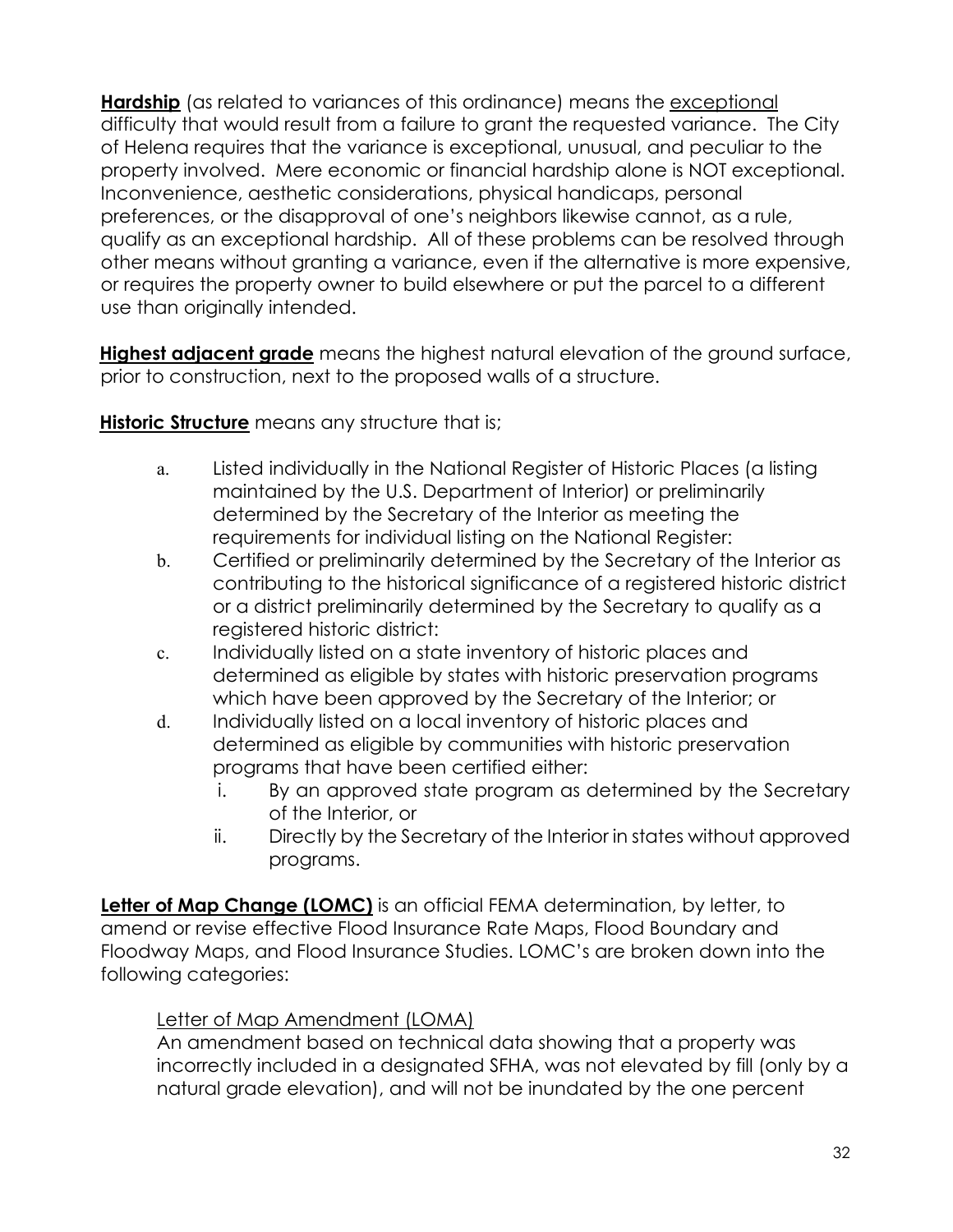chance flood. A LOMA amends the current effective FIRM and establishes that a specific property is not located in a SFHA.

#### Letter of Map Revision (LOMR)

A revision based on technical data that, usually due to manmade changes, shows changes to flood zones, flood elevations, floodplain and floodway delineations, and planimetric features. One common type of LOMR, a LOMR-F, is a determination concerning whether a structure or parcel has been elevated by fill above the BFE and is, therefore, excluded from the SFHA.

#### Conditional Letter of Map Revision (CLOMR)

A formal review and comment by FEMA as to whether a proposed project complies with the minimum NFIP floodplain management criteria. A CLOMR does not revise effective Flood Insurance Rate Maps, Flood Boundary and Floodway Maps, or Flood Insurance Studies.

**Lowest adjacent grade** means the point of the ground level immediately next to a building. This may be the sidewalk, patio, deck support, or basement entryway immediately next to the structure after the completion of construction. It does not include earth that is placed for aesthetic or landscape reasons around a foundation wall. It does include natural ground or properly compacted fill that comprises a component of a building's foundation system.

**Lowest floor** means the lowest floor of the lowest enclosed area (including basement). An unfinished or flood resistant enclosure, used solely for parking of vehicles, building access, or storage, in an area other than a basement, is not considered a building's lowest floor, provided that such enclosure is not built so as to render the structure in violation of other provisions of this ordinance.

**Manufactured home** means a building, transportable in one or more section, built on a permanent chassis and designed to be used with or without a permanent foundation when connected to the required utilities. The term also includes park trailers, travel trailers, and similar transportable structures placed on a site for 180 consecutive days or longer and intended to be improved property.

**Manufactured home park or subdivision** means a parcel (or contiguous parcels) of land divided into two or more manufactured home lots for rent or sale.

**Market value** means the property value (as agreed between a willing buyer and seller), excluding the value of land as established by what the local real estate market will bear. Market value can be established by independent certified appraisal; replacement cost depreciated by age of building (Actual Cash Value); or adjusted assessed values.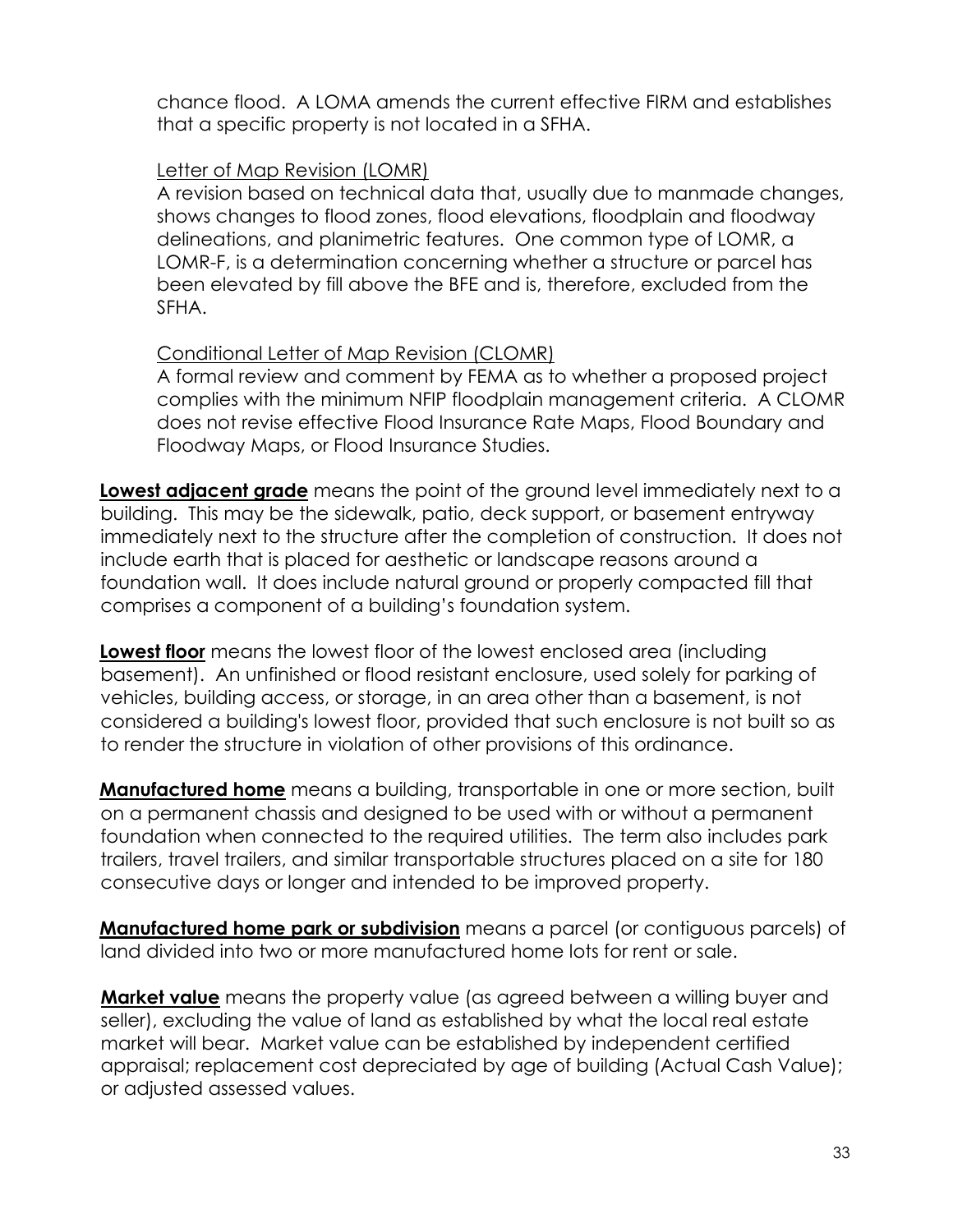**Mean Sea Level** means the average height of the sea for all stages of the tide. It is used as a reference for the base flood elevations shown on a community's Flood Insurance Rate Map (FIRM). For purposes of this ordinance, the term is synonymous with National Geodetic Vertical Datum (NGVD) of 1929, North American Vertical Datum (NAVD) of 1988, or other datum.

**National Flood Insurance Program (NFIP)** means the federal program that makes flood insurance available to owners of property in participating communities nationwide through the cooperative efforts of the Federal Government and the private insurance industry.

**National Geodetic Vertical Datum (NGVD)** means as corrected in 1929 is a vertical control used as a reference for establishing varying elevations within the floodplain.

**New construction** means ANY structure (see definition) for which the "start of construction" commenced after August 1, 2021 and includes any subsequent improvements (including additions) to such structures.

**New manufactured home park or subdivision** means a manufactured home park or subdivision for which the construction of facilities for servicing the lots on which the manufactured homes are to be affixed (including at a minimum, the installation of utilities, the construction of streets, and either final site grading or the pouring of concrete pads) is completed on or after August 1, 2021.

**Non-Residential** means, but is not limited to; small business concerns, churches, schools, farm buildings (including grain bins and silos), pool houses, clubhouses, recreational buildings, mercantile structures, agricultural and industrial structures, warehouses, and hotels and motels with normal room rentals for less than 6 months duration.

**North American Vertical Datum (NAVD) of 1988** means a vertical control, corrected in 1988, used as a reference for establishing varying elevations within the floodplain.

**Obstruction** means, but is not limited to, any dam, wall, wharf, embankment, levee, dike, pile, abutment, protection, excavation, channel construction, bridge, culvert, building, wire, fence, rock, gravel, refuse, fill, structure, vegetation or other material in, along, across or projecting into any watercourse which may alter, impede, retard or change the direction and/or velocity of the flow of water, or due to its location, its propensity to snare or collect debris carried by the flow of water, or its likelihood of being carried downstream.

**One Percent Flood** (aka 100-Year Flood) is the flood that has a one percent chance of being equaled or exceeded in any given year. Any flood zone that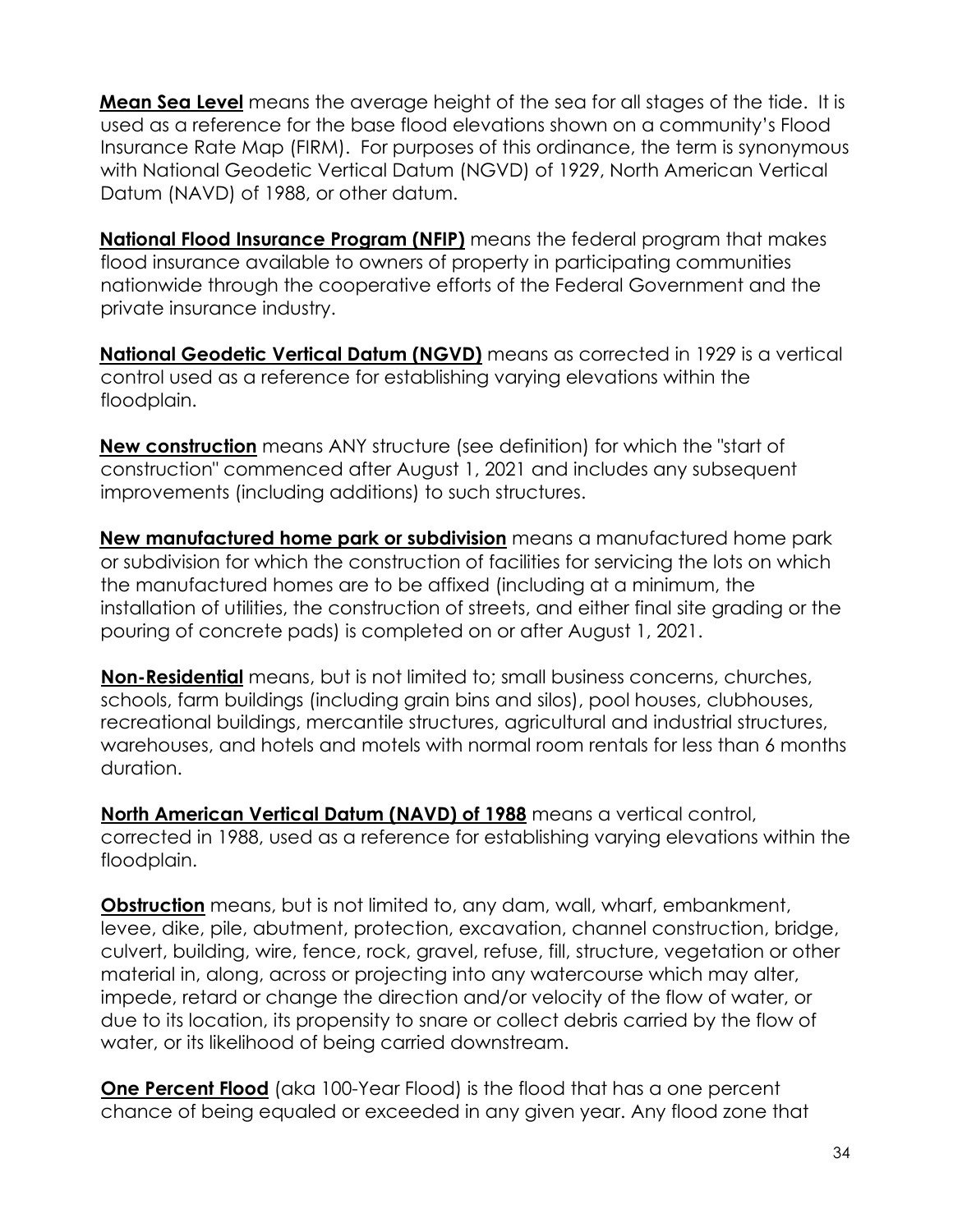begins with the letter A or V is subject to inundation by the one percent chance flood. Over the life of a 30-year loan, there is a 26-percent chance of experiencing such a flood within the SFHA.

**Participating Community** is any community that voluntarily elects to participate in the NFIP by adopting and enforcing floodplain management regulations that are consistent with the standards of the NFIP.

**Post-FIRM Construction** means new construction and substantial improvements for which start of construction occurred after December 31, 1974, or on or after the effective date of the initial FIRM of the community, whichever is later.

**Pre-FIRM Construction** means new construction and substantial improvements for which start of construction occurred on or before December 31, 1974, or before the effective date of the initial FIRM of the community, whichever is later.

**Probation** means an action taken by FEMA to formally notify participating communities of the first of the two NFIP sanctions due to their failure to correct violations and deficiencies in the administration and enforcement of the local floodplain management regulations.

**Public safety and nuisance** means anything which is injurious to the safety or health of an entire community or neighborhood, or any considerable number of persons, or unlawfully obstructs the free passage or use, in the customary manner, of any navigable lake, or river, bay, stream, canal, or basin.

**Recreational vehicle** means a vehicle which is:

- a. Licensed and titled as a recreational vehicle or park model;
- b. Built on a single chassis;
- c. 400 square feet or less when measured at the largest horizontal projection;
- d. Has no attached deck, porch, or shed;
- e. Has quick-disconnect sewage, water, and electrical connectors;
- f. Designed to be self-propelled or permanently towable by a light duty truck; and
- g. Designed primarily not for use as a permanent dwelling but as temporary living quarters for recreational, camping, travel, or seasonal use.

**Regular Program** means the second phase of the community's participation in the NFIP in which second layer coverage is available based upon risk premium rates only after FEMA has completed a flood risk study for the community.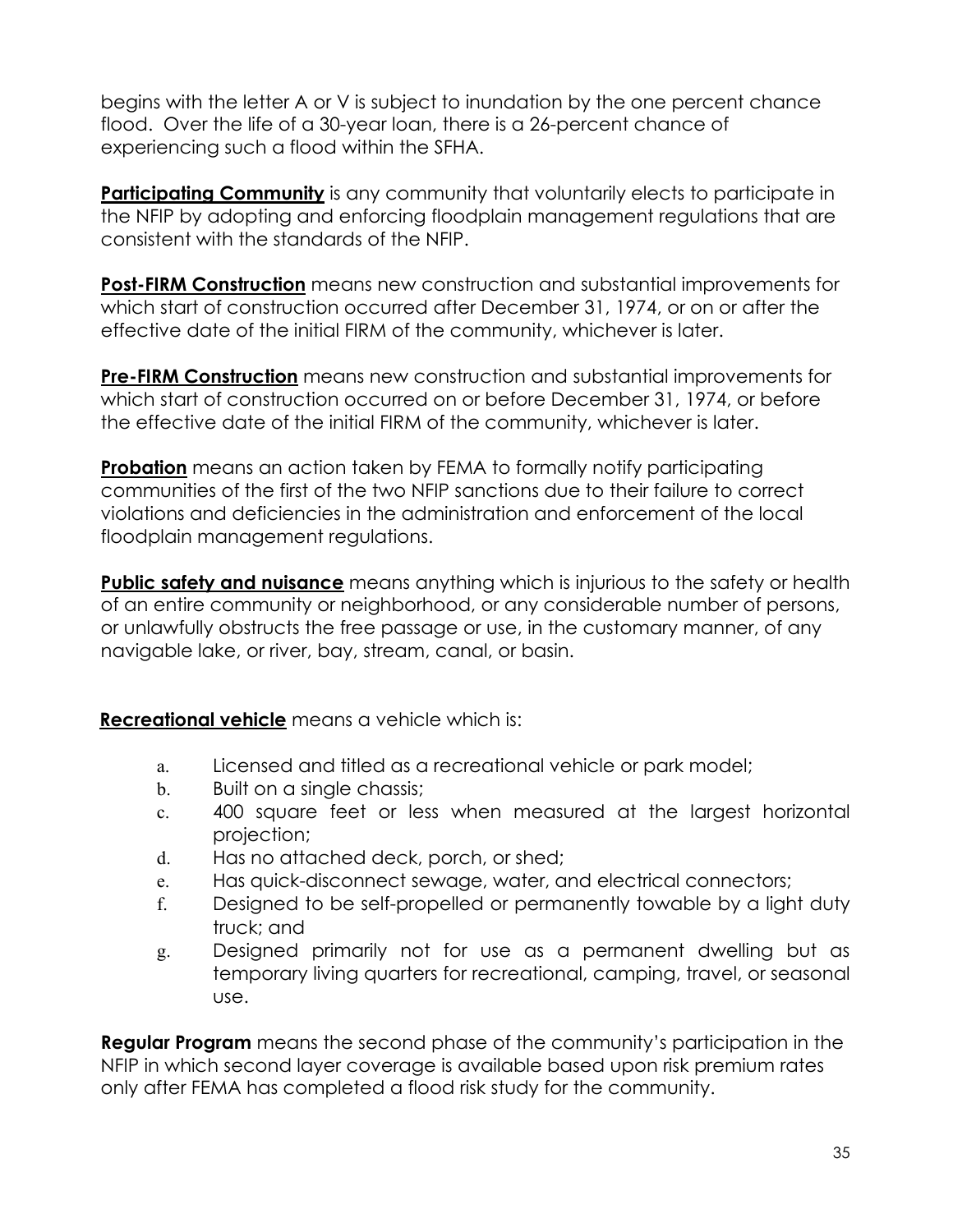#### **Regulatory floodway** see **Floodway**.

**Remedy a violation** means to bring the structure or other development into compliance with State or local floodplain management regulations, or, if this is not possible, to reduce the impacts of its noncompliance. Ways that impacts may be reduced include protecting the structure or other affected development from flood damages, implementing the enforcement provisions of the ordinance or otherwise deterring future similar violations, or reducing Federal financial exposure with regard to the structure or other development.

**Repetitive Loss** means flood-related damages sustained by a structure on two separate occasions during a 10-year period for which the cost of repairs at the time of each such flood event, on the average, equals or exceeds 25 percent of the market value of the structure before the damages occurred.

**Repetitive Loss Property** means any insurable structure for which two or more claims of more than \$1,000 were paid by the National Flood Insurance Program (NFIP) within any rolling 10-year period, since 1978. At least two of the claims must be more than ten (10) days apart but, within ten years of each other. A repetitive loss property may or may not be currently insured by the NFIP.

**Section 1316** means no new flood insurance policy or federal disaster assistance shall be provided for any property which the Administrator finds has been declared by a duly constituted State or local zoning authority or other authorized public body, to be in violation of State or local laws, regulations or ordinances which are intended to discourage or otherwise restrict land development or occupancy in floodprone areas. If the structure is made compliant with the applicable community's floodplain management ordinance, then the Section 1316 declaration can be rescinded by the community and flood insurance and disaster assistance eligibility restored.

**Severe Repetitive Loss Structure** means any insured property that has met at least one of the following paid flood loss criteria since 1978, regardless of ownership:

- a. Four or more separate claim payments of more than \$5,000 each (including building and contents payments); or
- b. Two or more separate claim payments (building payments only) where the total of the payments exceeds the current market value of the property.

In either case, two of the claim payments must have occurred within ten years of each other. Multiple losses at the same location within ten days of each other are counted as one loss, with the payment amounts added together.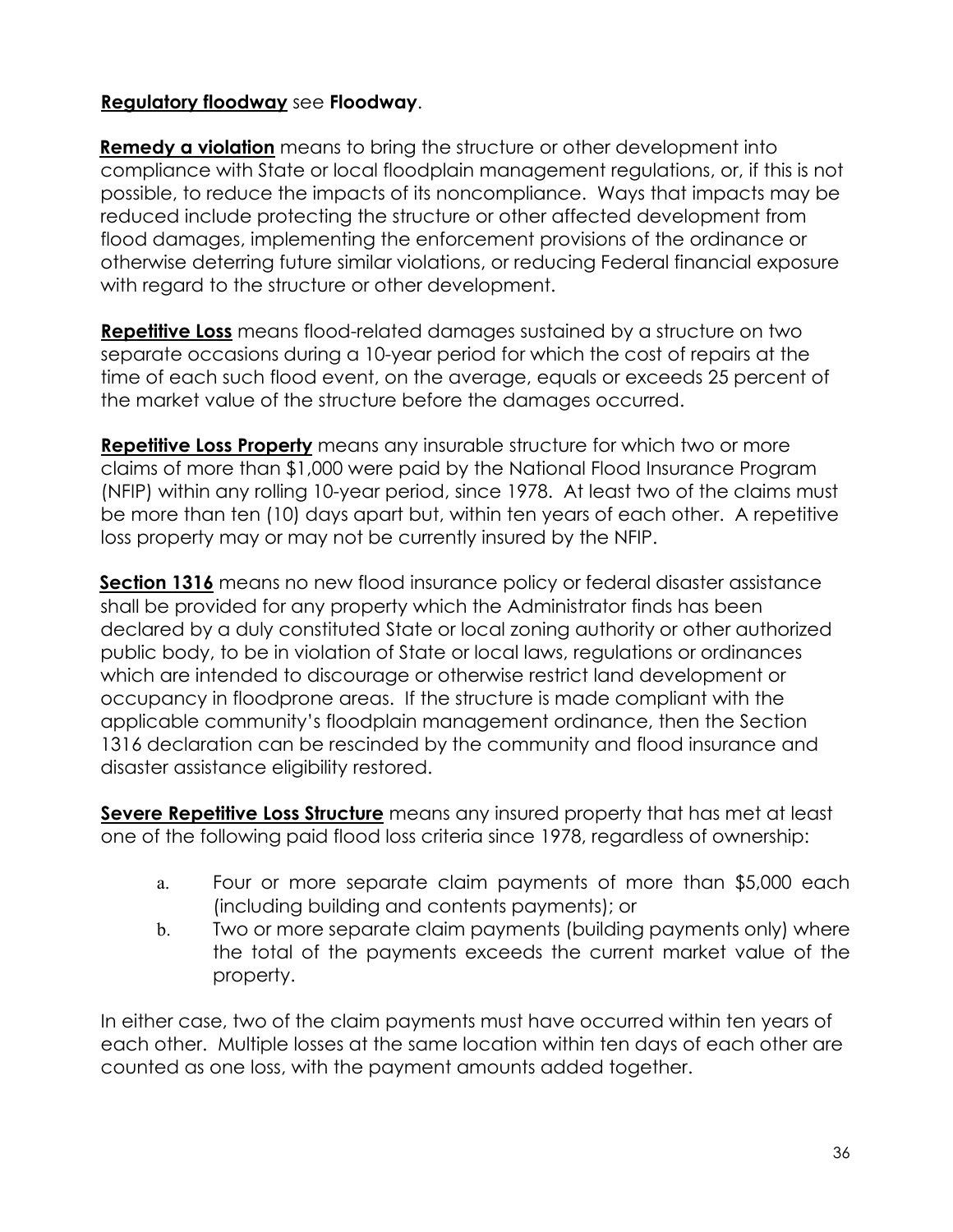**Special flood hazard area (SFHA)** means that portion of the floodplain subject to inundation by the base flood and/or flood-related erosion hazards as shown on a FHBM or FIRM as Zones A, AE, AH, AO, AR, AR/AE, AR/AO, AR/AH, AR/A, A99, or VE.

**Start of construction** (for other than new construction or substantial improvements under the Coastal Barrier Resources Act (Pub. L. 97-348)) means the date the development or building permit was issued (includes substantial improvement), provided the actual start of construction, repair, reconstruction, or improvement was within 180 days of the permit date. The actual start means the first placement of permanent construction of the structure (including a manufactured home) on a site, such as the pouring of slabs or footings, installation of piles, construction of columns, or any work beyond the stage of excavation, and includes the placement of a manufactured home on a foundation.

"Permanent construction" does not include initial land preparation, such as clearing, grading and filling; nor does it include the installation of streets and/or walkways; nor does it include excavation for a basement, footings, piers or foundations or the erection of temporary forms; nor does it include the installation on the property of buildings appurtenant to the permitted structure, such as garages or sheds not occupied as dwelling units or part of the main structure. (*NOTE: accessory structures are NOT exempt from any ordinance requirements*). For a substantial improvement, the actual start of construction means the first alteration of any wall, ceiling, floor, or other structural part of a building, whether or not that alteration affects the external dimensions of the building.

**Structure** means a walled and roofed building, including a liquid or gas storage tank, that is principally above ground, as well as a manufactured home.

**Substantial damage** means damage of any origin sustained by a structure whereby the cost of restoring the structure to it before damaged condition would equal or exceed 50 percent of the market value of the structure before the damage occurred. Substantial damage also means flood related damages sustained by a structure on two separate occasions during a 10-year period for which the cost of repairs at the time of each such flood event, on the average, equals or exceeds 25 percent of the market value of the structure before the damages occurred.

**Substantial improvement** means any reconstruction, rehabilitation, addition, or other improvement of a structure, the cost of which equals or exceeds 50 percent of the market value of the structure before the "start of construction" of the improvement. This term means any combination of reconstruction, alteration, or improvement to a building, taking place during a 5-year period, in which the cumulative percentage of improvement equals or exceeds 50 percent of the current market value of the structure before the "start of construction" of the initial improvement. Any subsequent improvement project costs shall be added to the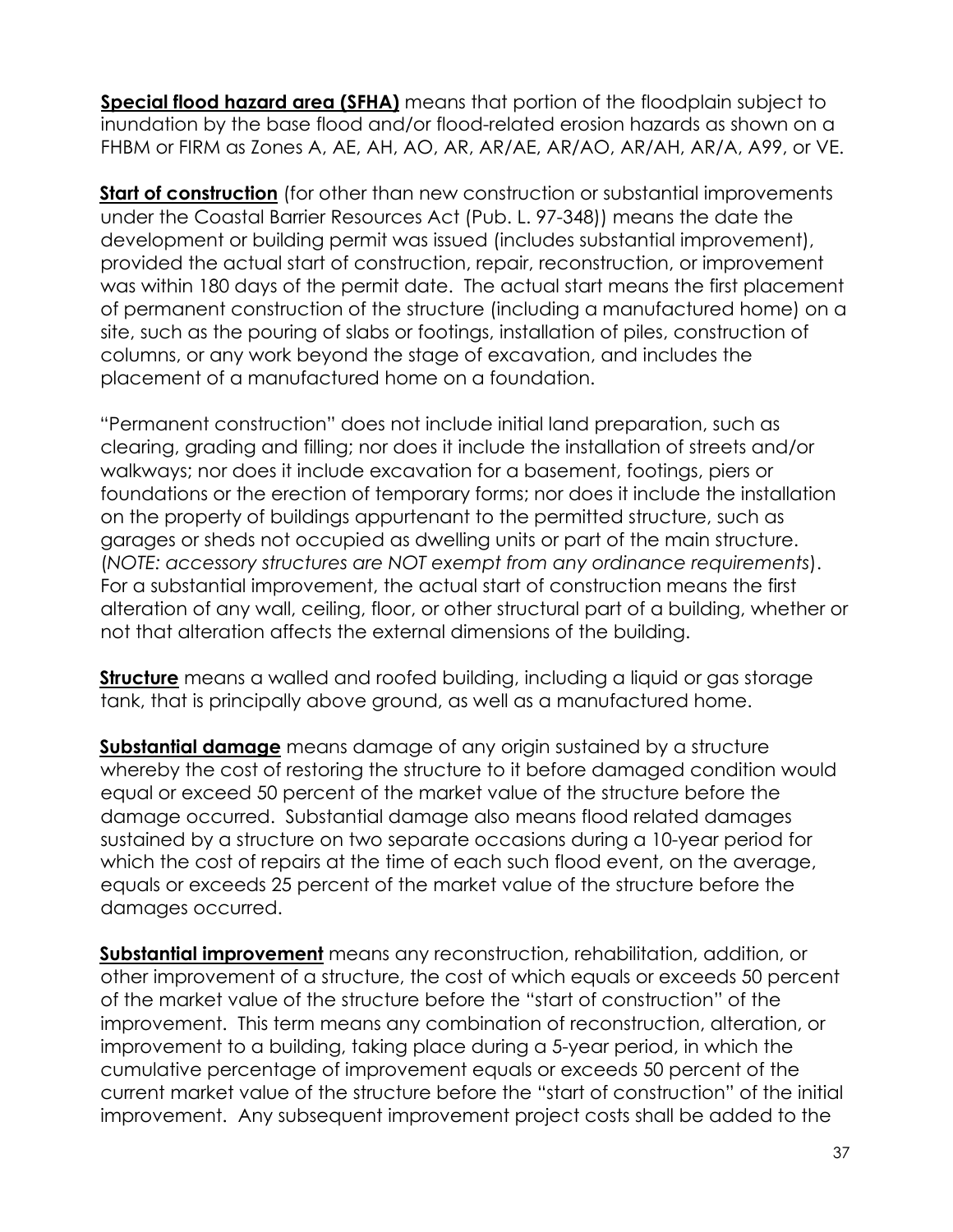initial costs for the initial improvement project. At the end of a 5-year from the initial improvement project, an updated valuation for the structure can be used for the next time period.

For the purposes of this definition, "substantial improvement" is considered to occur when the first alteration of any wall, ceiling, floor, or other structural part of the building commences, whether or not that alteration affects the external dimensions of the building. The term does not, however, include either:

- a. Any project for improvement of a structure to correct existing violations of state or local health, sanitary, or safety code specifications which have been identified by the local code enforcement official and which are the minimum necessary to assure safe living conditions (provided that said code deficiencies were not caused by neglect or lack of maintenance on the part of the current or previous owners) or;
- b. Any alteration of a "historic structure", provided that the alteration will not preclude the structure's continued designation as a "historic structure".

**Substantially improved existing manufactured home parks or subdivisions** is where the repair, reconstruction, rehabilitation or improvement of the streets, utilities and pads equals or exceeds 50 percent of the value of the streets, utilities and pads before the repair, reconstruction or improvement commenced.

**Suspension** means the removal, with or without probation, of a participating community from the NFIP because the community failed to adopt and enforce the compliant floodplain management regulations required for participation in the NFIP.

**Variance** means a grant of relief from the requirements of this ordinance which permits construction in a manner otherwise prohibited by this ordinance.

**Violation** means the failure of a structure or other development to be fully compliant with the community's floodplain management regulations. A structure or other development without the elevation certificate, other certifications, or other evidence of compliance required in the Code of Federal Regulations (CFR) §44, Sec. 60.3(b)(5), (c)(4), (c)(10), (d)(3), (e)(2), (e)(4), or (e)(5) and corresponding parts of this ordinance is presumed to be in violation until such time as that documentation is provided.

**Watercourse** means any flowing body of water including a river, creek, stream, or a branch.

**Water surface elevation** means the height, in relation to the National Geodetic Vertical Datum (NGVD) of 1929, the North American Vertical Datum (NAVD) of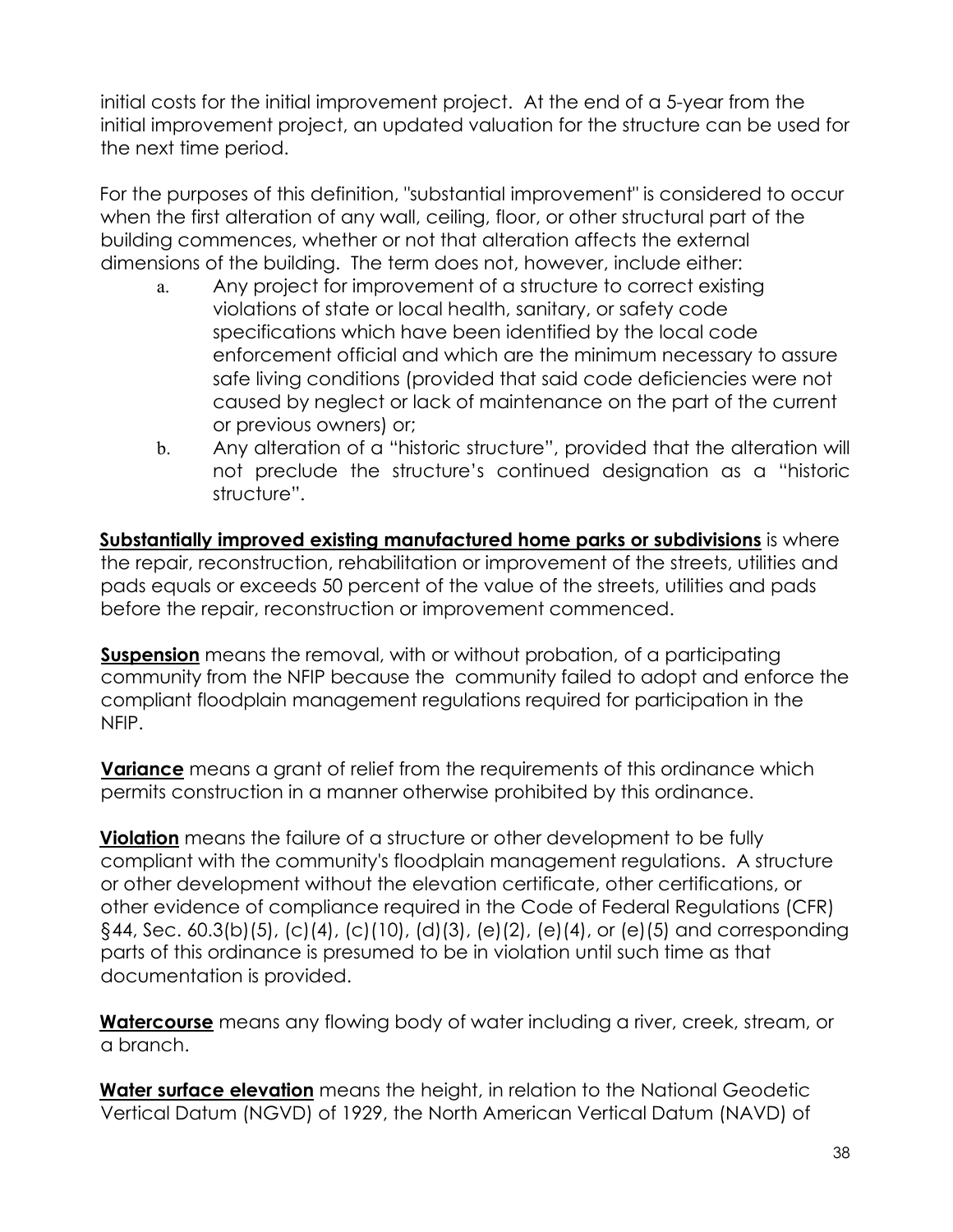1988, (or other datum, where specified) of floods of various magnitudes and frequencies in the floodplains of coastal or riverine areas.

**Wet floodproofing** means a method of construction which allows water to enter a structure in such a way that will minimize damage to the structure and its contents. Wet floodproofing is appropriate for functionally dependent use and uses that facilitate open space use by variance only, structures utilized for parking or limited storage, or when all other techniques are not technically feasible. Wet floodproofing shall not be utilized as a method to satisfy the requirements of this ordinance for bringing substantially damaged or improved structures into compliance. Wet floodproofing is not allowed in lieu of complying with the lowest floor elevation requirements for new residential buildings.

**X Zones (shaded)** are areas of 0.2 percent chance flood that are outside of the SFHA subject to the one percent chance flood with average depths of less than one foot, or with contributing drainage area less than one square mile, and areas protected by certified levees from the base flood.

**X Zones (unshaded)** are areas determined to be outside the 0.2 percent chance floodplain.

**Zone** means a geographical area shown on a Flood Hazard Boundary Map or a Flood Insurance Rate Map that reflects the severity or type of flooding in the area.

# **ARTICLE 7 SEVERABILITY**

If any section, clause, sentence, or phrase of this Ordinance is held to be invalid or unconstitutional by any court of competent jurisdiction, then said holding shall in no way effect the validity of the remaining portions of this Ordinance.

**BE IT FURTHER ORDAINED** by the City Council of the City of Helena, Alabama that any matters in said codes which are contrary to the existing Ordinances of the City, shall prevail and any existing Ordinances to the contrary are hereby repealed only to the extent of any such conflict and to that extent only.

**BE IT FURTHER ORDAINED** that this ordinance shall become effective on the 1st Day of August 2021.